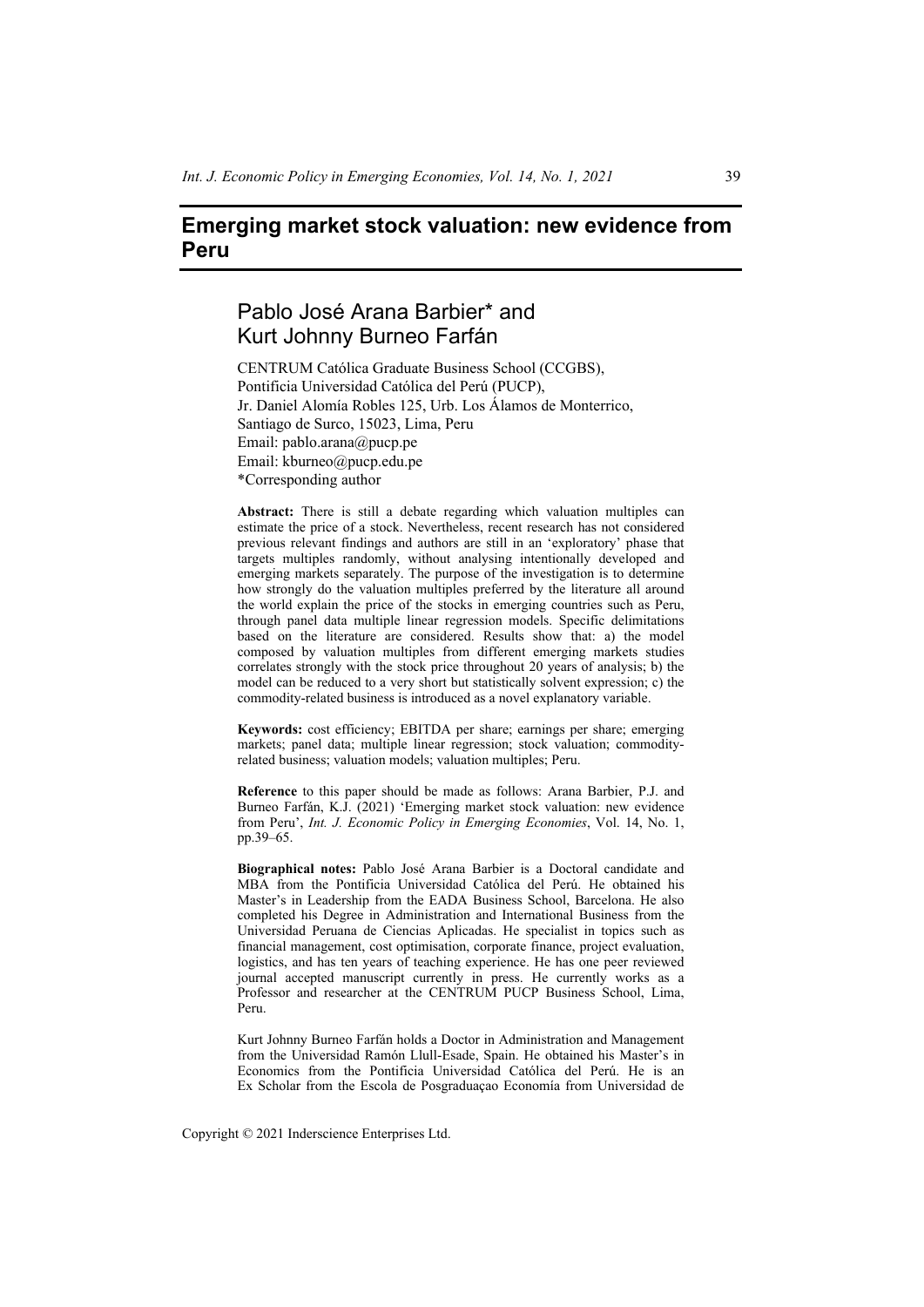Sao Paulo, Brasil. He also obtained his Degree in Economics from the Universidad Nacional Mayor de San Marcos, Peru. He specialist in finance and economics, and has more than 24 years of teaching experience. He has published 12 books and is author/co-author of ten articles published in peer reviewed and worldwide prestigious journals. He currently works as a Professor and researcher at the CENTRUM PUCP Business School, Lima, Peru.

### **1 Introduction**

Stocks' prices vary every day. This happens mainly because the market's expectations on the future benefits that the company will generate also do. Other factors, particularly in secondary markets, can also affect market prices and liquidity. For example, when markets are optimistic, stocks tend to be more liquid (Liu, 2015). News that are interpreted as optimistic usually will cause prices to increase, while negative news will generate the opposite effect (Koubouros et al., 2009; Xie, 2011). This tends to be true, but the market also tends to general conservative agreements when profits are expected to be low, and to general disagreements when they are expected to be high (Giannini et al., 2019). Nevertheless, the problem is not their current behaviour, but to try to predict it in the long-term.

A company is worth for its capability to generate future cash flow (CF), and if their returns exceed the market's opportunity cost (Kaplan and Ruback, 1995), then the price of the stock should rise (Lie and Lie, 2002). However, this is not always easy to estimate (Damodaran, 2013; Plenborg and Pimentel, 2016) since financial information is not always available (Festel et al., 2013), and if it is, it should be comparable (Choi et al., 2019). A more feasible way to estimate the price of a stock is to identify which valuation multiples correlate better with it (Alford, 1992; Altman, 1968; Trejo et al., 2015). The main inconvenient is that authors among time have not reached an agreement regarding which multiples are more suitable for that purpose. Actually, they offer different and even contradictory evidence according to the specific characteristics of the companies studied and the circumstances that surround them (Bagna and Ramusino, 2017; Calomiris and Nissim, 2014; Damodaran, 2013; Krupasindhu, 2017). Particularly for emerging economies, "there is no clear single 'best practice' for the valuation of assets and securities in emerging countries" [Bruner et al.,  $(2002)$ , p.311].

Additionally, there are many findings that have been considered separately by the literature, but not all of them in sum, to try to reach patterns. There are:

- a geographic
- b industry
- c size implications that may affect valuation (Cheng and McNamara, 2000; Damodaran, 2012; Omran, 2003; Welc, 2012), plus statistical tests that were not conducted in many cases to avoid problems such as:
	- 1 multicollinearity
	- 2 homoscedasticity
	- 3 stability of parameters (Cea, 2002; Chow, 1960; Hair et al., 2010; Véliz, 2017).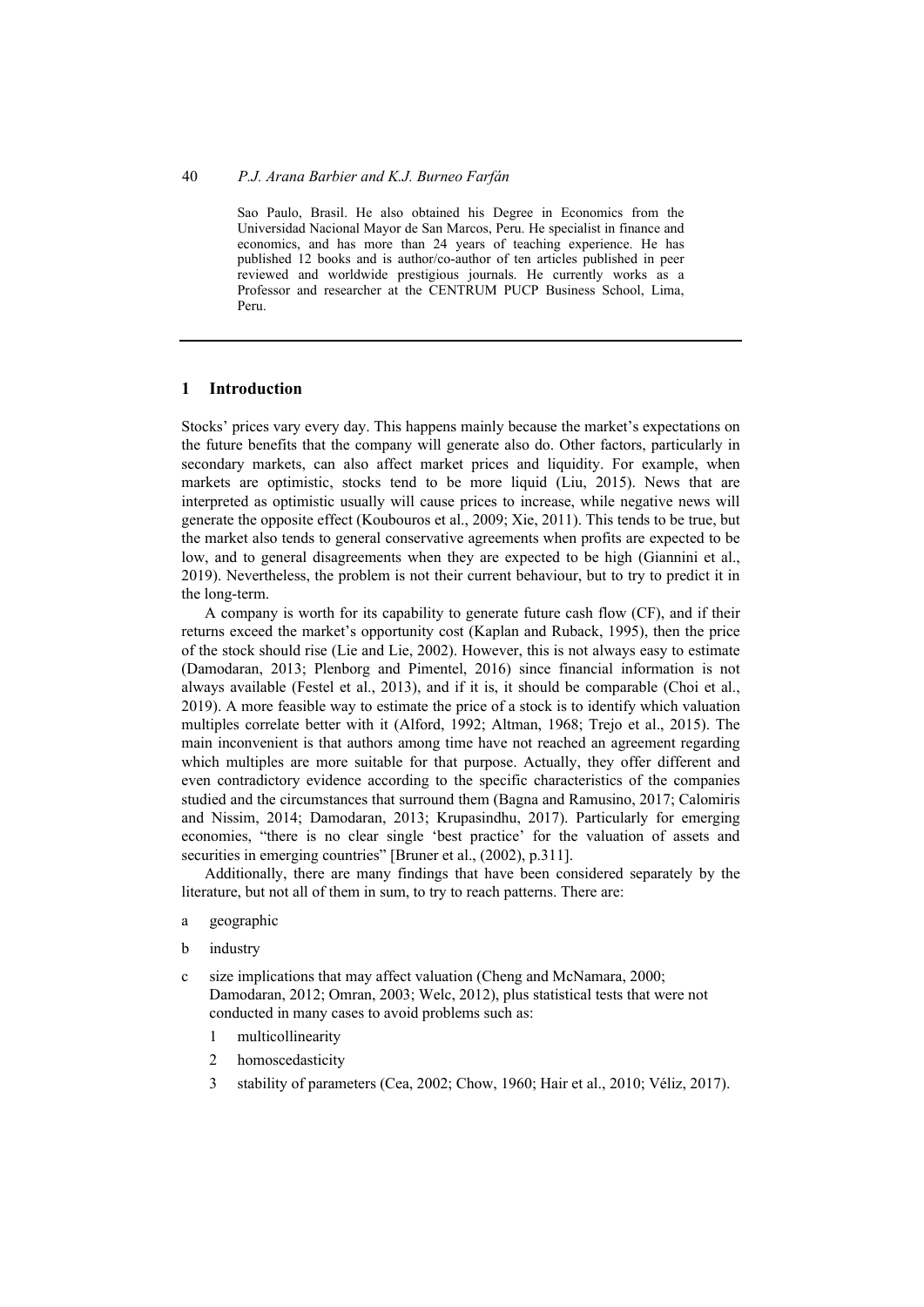The only thing that remains clear is that financial information is very important, but must be used and interpreted appropriately (Lee and Junkus, 1983).

Because of all the gaps in the literature that have not yet been covered and the fact that there are findings available which have not been combined yet to analyse potential patterns, plus the fact that there is not a formal and agreed upon methodology to estimate the price of the stock in emerging markets, it becomes important to define which valuation multiples, in a long-term analysis in an emerging country [specifically in the Peruvian Stock Exchange (*Bolsa de Valores de Lima*, BVL)] explain better the stock prices. The study is significant for six main reasons. First, it did not target to just explore which valuation multiples explain better the price of the stock, but it built over and strengthened what has already been concluded by other researchers through a rigorous and profound literature review. Second, it considered the geographic, size and industry delimitations proposed by the literature. Third, there is not yet a formal agreement for a valuation methodology through multiples, particularly for an emerging country, and the study proposes a strong and reduced model. Fourth, the research will promote further debate and deeper analysis on valuation multiples as estimators of stock prices. Fifth, its longitudinal design through time series offers the opportunity to understand not only the models' explanation level, but their evolution among time. Finally, the study considered four dummy variables, which will be further explained, and one of them represents a novel contribution to the stock valuation theory.

### **2 Literature review**

The information shown in the literature review obeys to research published mainly in academic journals regarding the main variables that were studied: valuation multiples. In order to identify the state-of-the-art, it was necessary to review several databases such as EBSCO Discovery Services (EDS), EBSCO Research Database (ERD), Emerald, JStor, Proquest, Sage Publishing, Science Direct, Scopus, Web of Science and Wiley Online Library, available through CENTRUM PUCP Business School. Figure 1 shows the literature review map.

#### *2.1 Valuation*

There are several financial methodologies that lead to determining the price of a stock (Damodaran, 2006; Parra, 2013). The most accurate one consists on the present value of all the estimated benefits that the stockholders will perceive in the future (Lie and Lie, 2002). Besides, if markets are efficient, the stock market price should fluctuate around its intrinsic value (Fama, 1965; Liu, 2015; Van Horne and Wachowicz, 2010), considering a stable tax policy which influences stock returns' volatility (Kuncoro, 2017). Nevertheless, estimating the price of a stock can turn out to be complicated (Damodaran, 2013; Plenborg and Pimentel, 2016), plus the information must be comparable (Choi et al., 2019). Even though that is how valuation multiples emerged as a very practical valuation alternative (Damodaran, 2013), Greenberg et al. (1986) compared earnings against CF and determined that earnings are better estimators of CF than the CF itself, although Sulistiawan and Rudiawarni (2019) clarified that earnings should be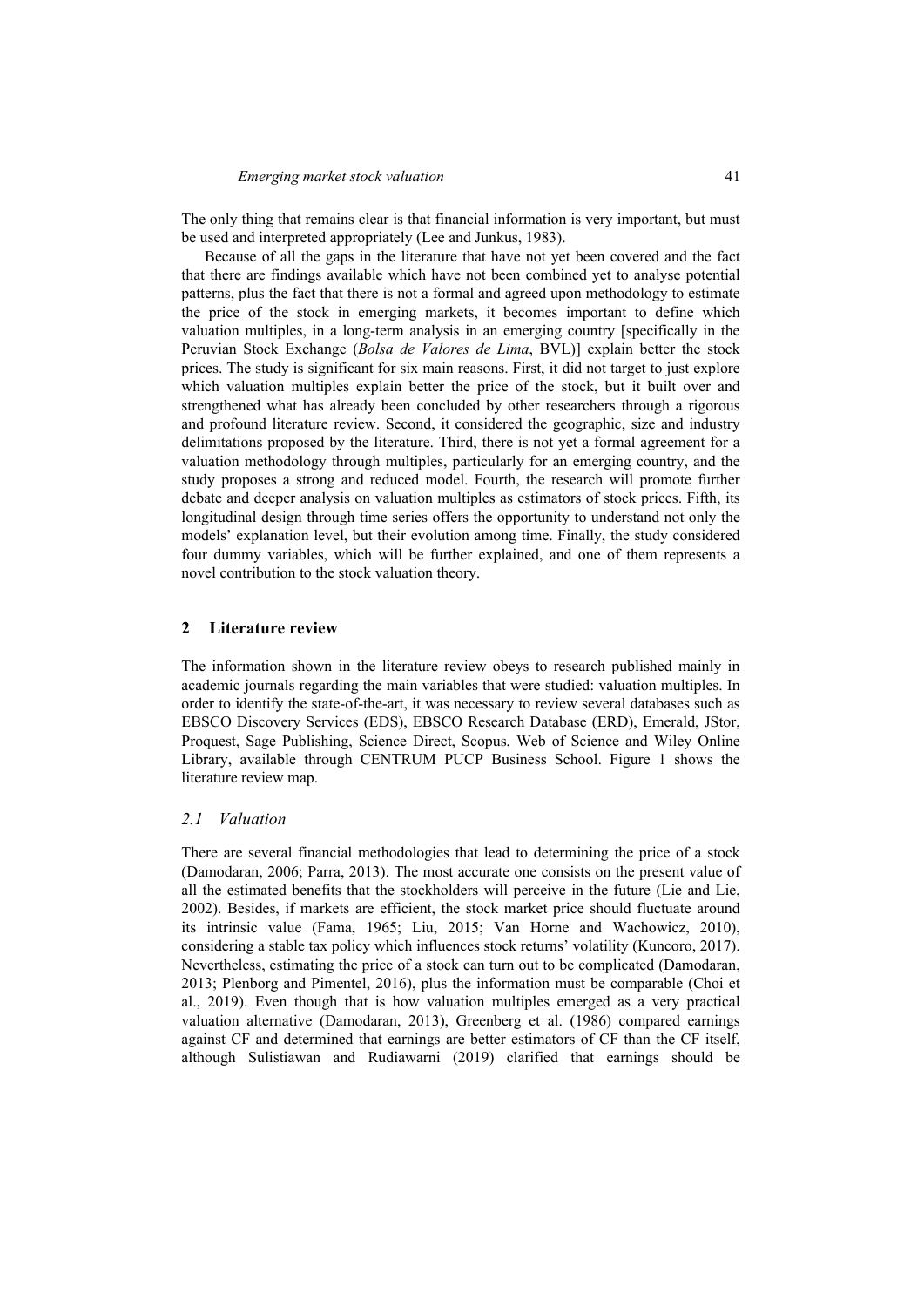informative, and if they lose that characteristic, then valuation should be conducted through other means.



**Figure 1** Literature review map

*Source:* Author compiled

Even though Imam et al. (2013) found that the two main techniques used by Dow Jones Euro Stoxx 50 Index analysts were the DCF and multiples based on earnings, Festel et al. (2013) explained that the CF is used when there is detailed information available (Fernández, 2002). In spite of that, Damodaran (2005) found through 550 reports from investment banks that multiples were used ten times more as a valuation method over the DCF, even when having information available. Among other attempts to understand stock valuation:

- a Brown and Cliff (2004) stated that, even though CF is relevant, investor sentiment influences short-term stock returns
- b Yermack (1996) proposed that companies with smaller boards of directors reached higher market value
- c other authors tried to relate valuation through DCF with residual income (Plenborg, 2002) and net financial expenses (Beisland, 2014), and did not reach any kind of relation at all.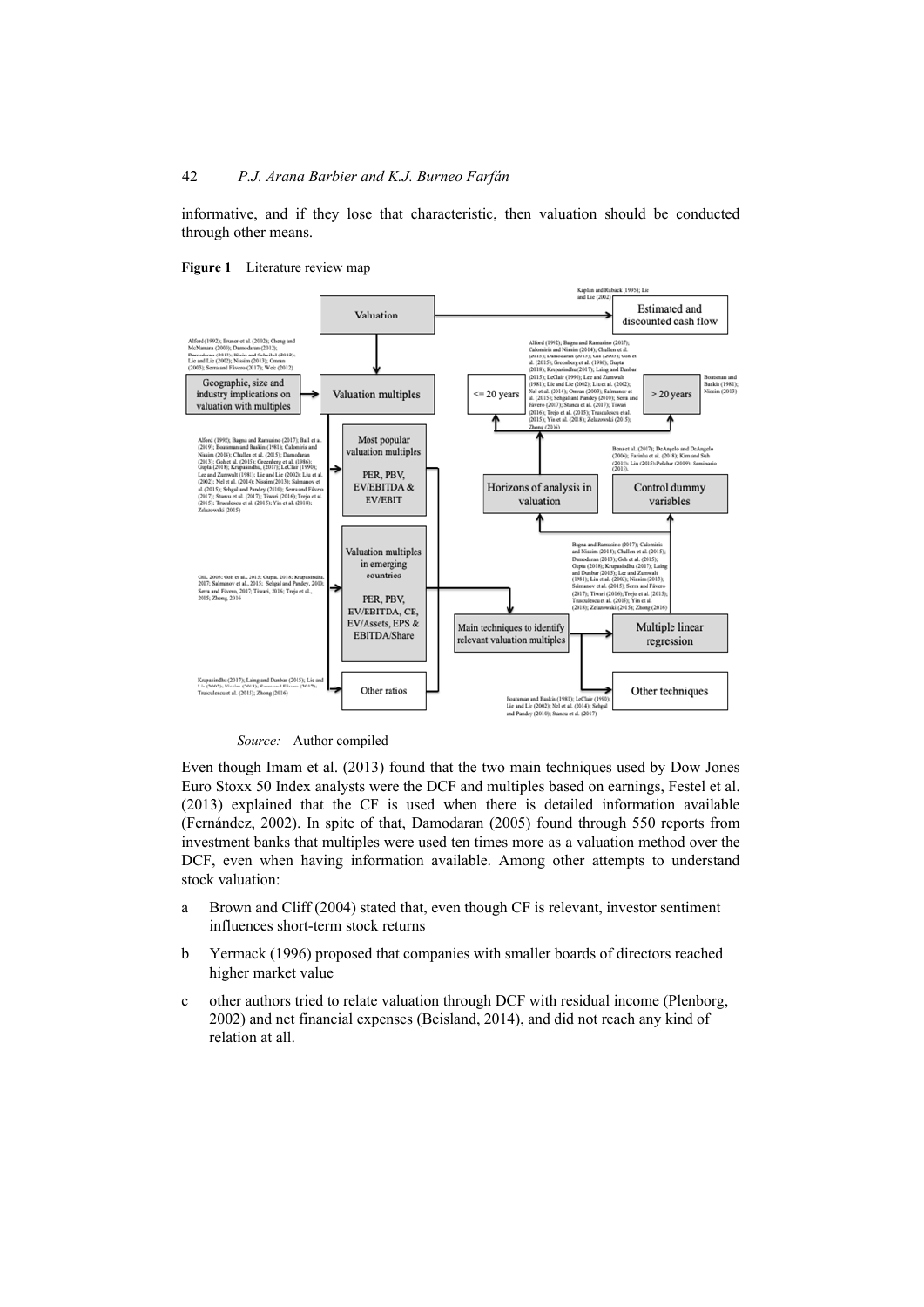What seems to be the overall conclusion is that the CF is considered the most accurate valuation method (Lie and Lie, 2002) and valuation multiples the most used and practical method to date (Damodaran, 2005).

### *2.2 Valuation multiples*

Valuation multiples obey to a relative valuation (Massari et al., 2014), and were defined by Suozzo et al. (2001, p.3) as "simply an expression of market value relative to a key statistic that is assumed to relate to that value." They have received different classifications:

- a value and equity multiples (Damodaran, 2006)
- b price and enterprise multiples (Bernström, 2014)
- c trading and transaction multiples (Agar, 2005).

Nonetheless, in the studies listed further below, they are used indistinctly of their classifications.

Liu et al. (2002) studied companies in the USA and concluded that the best multiple to estimate the price of the stock is the price to earnings ratio (PER), followed by those based on dividends and CF. They considered the ones based on sales as the worst. Similar results were found through a survey among CFA Institute members, who suggested the PER and dividend discount models (DDM) as the best valuation tools (Pinto et al., 2019). Alford (1992) also studied companies in the USA and backed the PER (Boatsman and Baskin, 1981; LeClair, 1990) and discarded accounting multiples such as the return on assets (ROA) and return on equity (ROE).

Gill (2003) warned about the PER, adducing that it should be accompanied by earnings per share (EPS) analysis (Yooyanyong et al., 2020). Also, Plenborg and Pimentel (2016) pointed out several considerations regarding the use of multiples, being three of them the most important: firms should be:

- a comparable
- b of similar size (Cheng and McNamara, 2000)
- c liquid (Bolsa de Valores de Lima, 2018).

Zhong (2016) concluded for oil companies that the dividend payout ratio (DPR) and the cost efficiency (CE) were the most explanatory ratios of the stock price, discarding:

- a earnings before interests and taxes (EBIT)
- b ROA
- c ROE (Alford, 1992)
- d free cash flow (FCF) as valid multiples.

Salmanov et al. (2015) discarded the PER and supported the price to book value (PBV), while Bagna and Ramusino (2017) stated that the best valuation multiple is the enterprise value to earnings before interests, taxes, depreciation and amortisation (EV/EBITDA) for their studied European companies.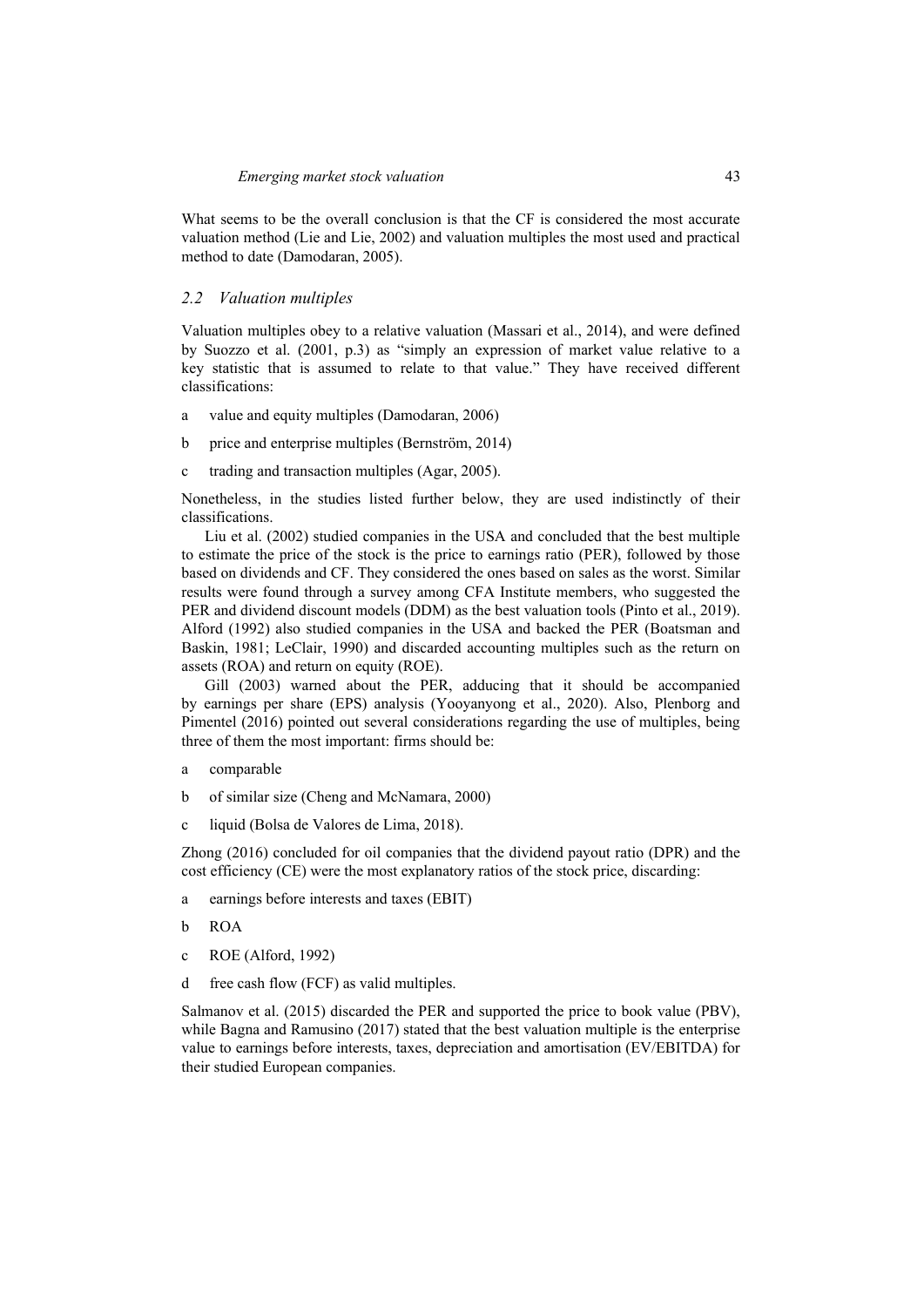Damodaran (2013) seconded the PER and the PBV studying financial companies. Ball et al. (2019) stated that the PBV is valid but not because of contributed capital, but because of the behaviour of retained earnings. Calomiris and Nissim (2014) suggested market value instead of book value multiples in the USA, while Nissim (2013) proposed exactly the opposite for the same country. Goh et al. (2015) determined for Malaysia that the PER explained better the stock prices, although Krupasindhu (2017) proposed as the best multiples for that same country the EPS, economic value added (EVA) and DPR, leaving behind the ROA, ROE, return on capital employed (ROCE) and net operating profit after tax (NOPAT). Yin et al. (2018) reached the conclusion that the PER was the best multiple for the USA. Nel et al. (2014) proposed the PER for South Africa and left aside EBITDA and EBIT.

In India, several conclusions have been stated. Tiwari (2016) reached that the PER and PBV were the best explanatory multiples, leaving behind the multiples based on sales, and even the FCF. Sehgal and Pandey (2010) agreed with Tiwari's (2016) findings. Nevertheless, Gupta (2018) proposed the PBV as a strong explanatory multiple, seconded Krupasindhu (2017) with the EPS and added the EBITDA per share (EBITDA/Share) and the CE as valid valuation multiples.

Zelazowski (2015) studied companies in Poland and concluded that the PER and the PBV are the best multiples that explain the price of the stock, while the EV/EBITDA did not offer good results. In spite of those findings, this last discarded multiple was defended by Trusculescu et al. (2015), along with the EV to sales (EV/sales). Similar results were reached by Stancu et al. (2017) in Romania defending the EV/EBITDA and the PER as good price estimators, while Chullen et al. (2015) proposed the EV/EBITDA and the EV/EBIT [as also defended by Lee and Zumwalt (1981) in the USA].

Serra and Fávero (2017) indicated for Brazil that the EV to assets (EV/Assets) and the PBV were the most explanatory valuation multiples. Lie and Lie (2002) also supported the EV/Assets, plus the EV/EBITDA for the USA [although Zhong (2016) stated that multiples based on assets were not useful]. Trejo et al. (2015) concluded for Mexico that the PER, EV/EBITDA and PBV were the best valuation multiples, leaving aside the FCF. Laing and Dunbar (2015) found for Australia that the EVA was not relevant (Maditinos et al., 2009), and seconded Gupta (2018) and Krupasindhu (2017) with the PBV, EPS and EBITDA/Share considering them good stock price estimators.

### *2.3 Geographic, size and industry implications on valuation with multiples*

The PER, PBV, EV/EBITDA and EV/EBIT seem to be the most popular and defended multiples in the literature, according to the previous subsection. However, a specific group of valuation multiples for emerging countries is composed by the PER, PBV, EV/EBITDA, CE, EV/Assets, EPS and EBITDA/Share. Therefore, they will separately compose the two models to be further tested. Besides, this procedure is supported by Omran (2003) who stated that those multiples that explain the behaviour of the stock price in developed countries, does not necessarily do for emerging ones. The author also pointed out that it is not clear which factors can influence those differences, nor which kind of adjustments are necessary to apply successfully and without biases the valuation multiples in emerging countries.

Klein and Scheibel (2012) studied the same companies in the USA and Europe and found a discount prime of 5%. The authors attributed this difference to initial public offering expenses not incurred in the USA that must be assumed by European countries.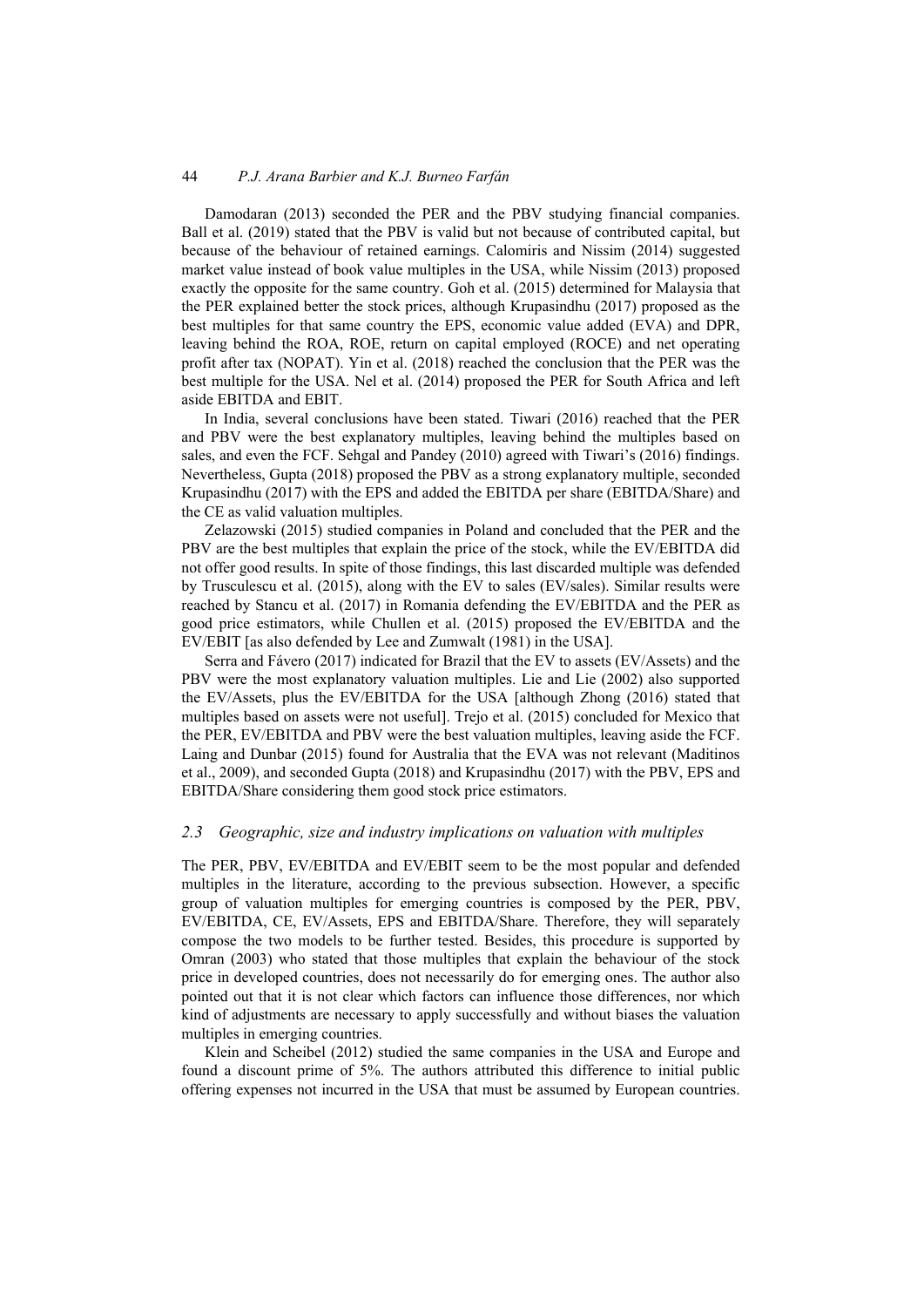Serra and Fávero (2017) also stated that, by studying stock valuation in Brazil and the USA, there were strong differences among the explanatory multiples. Regarding industries, Alford (1992) defended the segmentation of stock valuation by industry. Notwithstanding, Damodaran (2013) and Nissim (2013) studied the same industry in the same country, and found different results. The first author defended the PER and the PBV, while the second author only defended the book value multiples.

Company size is also relevant when valuating stocks. Cheng and McNamara (2000) and Lie and Lie (2002) found that when companies are bigger, valuations using multiples are more precise and effective (Welc, 2012), particularly for small and medium enterprises (SMEs) when analysed in the same geography (Mate and Occhino, 2020). The definition of a big company in Peru though is ambiguous: medium size companies (for taxable matters) are those with up to 2,300 taxable units of revenue (a standard monetary unit determined annually by the government) which represented in 2018 around US\$2.9 million (Law 30056) (Congreso de la República del Perú, 2013). Reinforcing the relative definition, Urmeneta (2016) stated that a big company in Peru has annual sales of US\$3 million, while in Brazil should have annual sales of US\$41 million. Chile (US\$4.6 million) and Paraguay (US\$20 million) also contribute to an uncertain and paradoxical delimitation.

### *2.4 Main techniques to identify relevant multiples*

Definitely, the main technique used by researchers to identify which valuation multiples best explain the company's stock price is the multiple linear regression. However, Altman (1968) warned about not treating valuation multiples linearly, but through multivariate techniques. Among the authors that used that methodology, they whether treated as their dependent variable:

- a the stock price of the company (Laing and Dunbar, 2015; Liu et al., 2002; Nissim, 2013; Salmanov et al., 2015; Yin et al., 2018)
- b the whole firm value (Bagna and Ramusino, 2017; Calomiris and Nissim, 2014; Chullen et al., 2015; Damodaran, 2005; Goh et al., 2015; Tiwari, 2016; Trusculescu et al., 2015; Zelazowski, 2015)
- c the stock return (Lee and Zumwalt, 1981; Serra and Fávero, 2017; Trejo et al., 2015; Zhong, 2016)
- d the created shareholder value (Krupasindhu, 2017).

# *2.5 Horizons of analysis*

Regarding the timeframes of analysis, only Nissim (2013) and Boatsman and Baskin (1981) analysed information of 20 years or more. The rest of authors were under that time horizon. The timeframes of analysis are divided as follows:

- a two papers of 20 years or more (Boatsman and Baskin, 1981; Nissim, 2013)
- b thirteen papers between 10 and 19 years (Bagna and Ramusino, 2017; Calomiris and Nissim, 2014; Chullen et al., 2015; Greenberg et al., 1986; Krupasindhu, 2017; Lee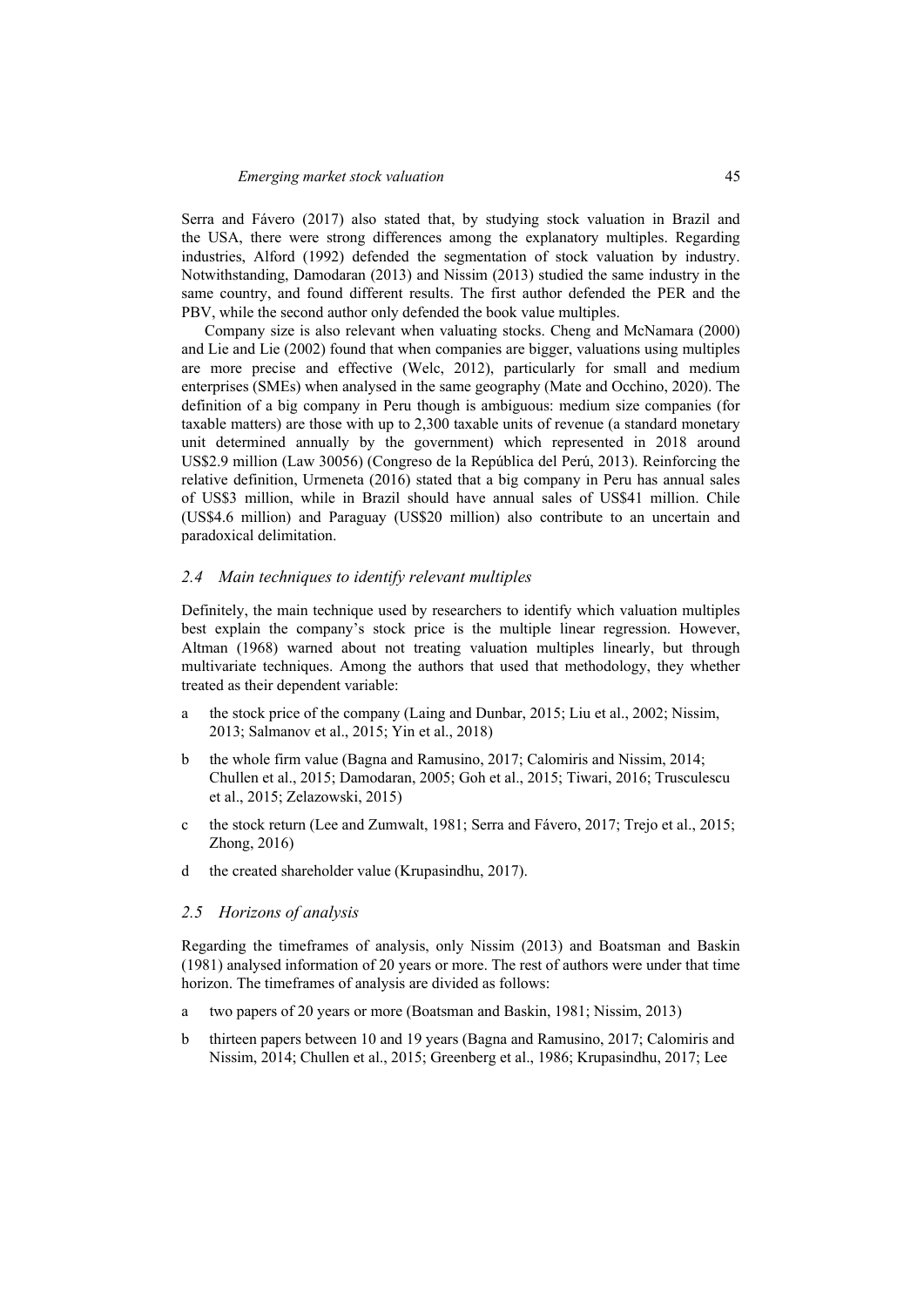and Zumwalt, 1981; Liu et al., 2002; Nel et al., 2014; Sehgal and Pandey, 2010; Stancu et al., 2017; Tiwari, 2016; Trejo et al., 2015; Yin et al., 2018)

c fourteen papers between 1 and 9 years (Alford, 1992; Damodaran, 2013; Gill, 2003; Goh et al., 2015; Gupta, 2018; Laing and Dunbar, 2015; LeClair, 1990; Lie and Lie, 2002; Omran, 2013; Salmanov et al., 2015; Serra and Fávero, 2017; Trusculescu et al., 2015; Zelazowski, 2015; Zhong, 2016).

In the search for longer timeframes, the study of Clout and Willett (2016) arose, who studied 56 years of information, although they only studied the PER, and did not establish a difference between developed and emerging countries.

# *2.6 Control dummy variables*

Kim et al. (2018) considered the dividend payment as a very important factor in company valuation. They proposed that companies increase their value when they pay dividends, which coincides with other authors (DeAngelo and DeAngelo, 2006; Farinha et al., 2018). Nevertheless, an important clarification regarding dividends was stated by Pelcher (2019), who found that the DPR was not significantly associated with price volatility, but dividend yield, defined as the dividend payment divided by price, was highly related to price volatility.

From an ownership perspective, a company's capital can be national or foreign. Bena et al. (2017) determined that foreign capital has a strong impact on:

- a long-term tangible, intangible and human capital
- b innovation
- c internationalisation of the operations
- d company valuation.

According to the authors, those companies with an important foreign portion of its capital should be more valuable in the market.

Regarding exogenous variables and economical seasonal behaviour, only Liu (2015) controlled for the monthly cyclical economic behaviour of the USA through the National Bureau of Economic Research (NBER) business cycle (World Bank, 2018a, 2018b). Although, Damodaran (2013) controlled by:

- a risk
- b growth
- c cash flow
- d loan liquidity.

Finally, there are no references regarding commodity-related businesses. Nevertheless, this factor was validated through an interview with financial expert Mrs. Lilian Rocca (interview with Mrs. Lilian Rocca, 23 January 2019), former president of the *Superintendencia del Mercado de Valores* (the equivalent in Peru to the Securities and Exchange Commission in the USA) who stated that commodities influence strongly the Peruvian Stock Exchange. Seminario (2015) indicated in his Peruvian history compilation that Peru has been a purely extractivist economy since 1700 to date.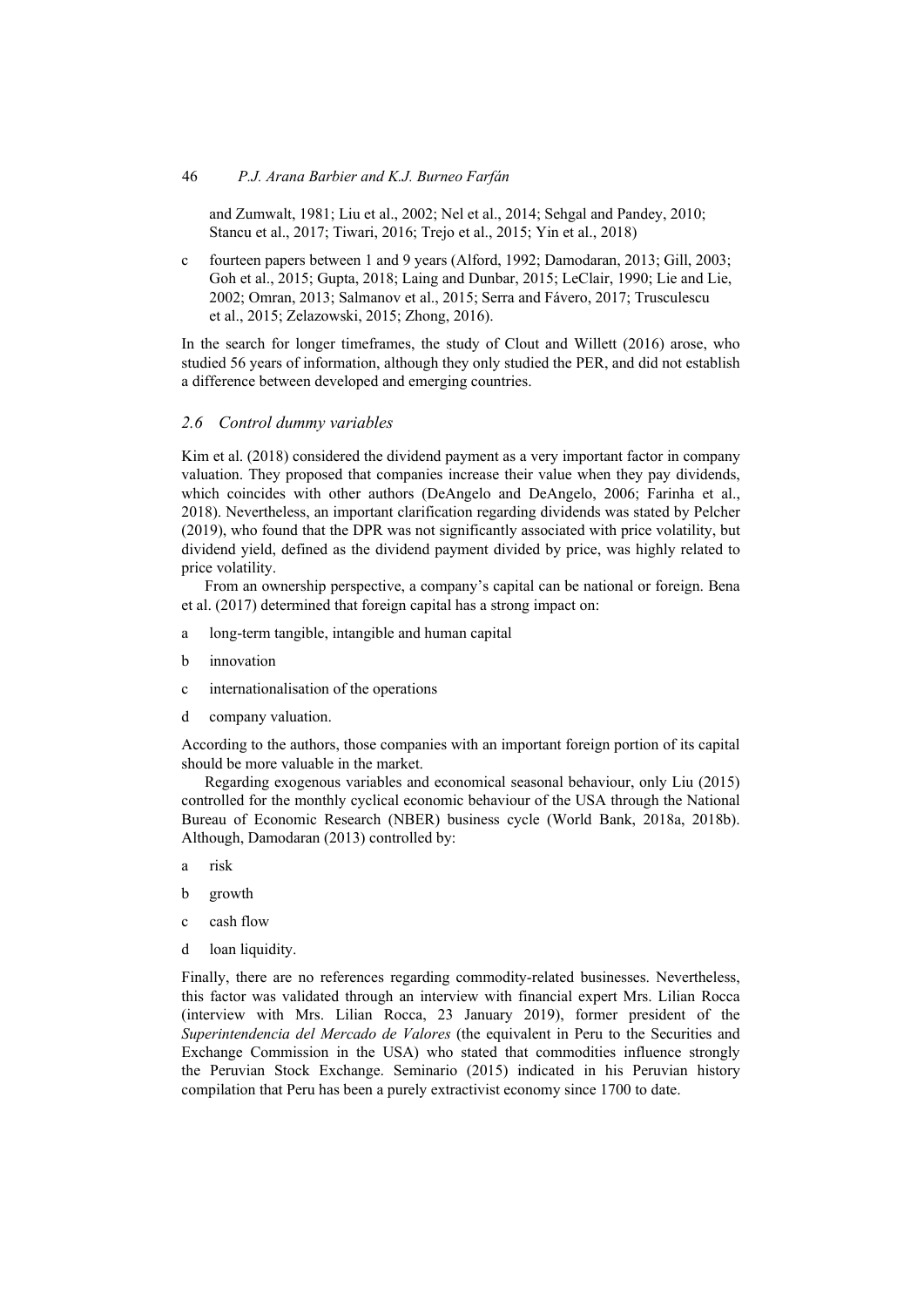# **3 Method**

The study had a quantitative approach and an explanatory scope, through a panel data multiple linear regression. In particular, the method used by Trejo et al. (2015) served as a good reference for the longitudinal time series model for four reasons:

- a the model is simple
- b it considers a small number of variables
- c it revised for multicollinearity appropriately
- d it used panel data for the regression.

Even though its method is rigorous, its highest adjusted  $\mathbb{R}^2$  is only 0.168. However, the research aimed to a much better adjusted  $R<sup>2</sup>$  based on its design and thorough delimitation, which was accomplished. The information was collected through the *Economatica* database provided through CENTRUM PUCP Business School between May 1st and May 15th, 2019.

The independent variables object of study were, for the first multiple linear regression (Model 1), the four valuation multiples that the literature suggested as the most defended ones:

- a PER
- b PBV
- c EV/EBITDA
- d EV/EBIT.

For the second multiple linear regression (Model 2), the independent variables were seven, those more applicable for emerging countries:

- a PER
- b PBV
- c EV/EBITDA
- d CE
- e EV/Assets
- f EPS
- g EBITDA/Share.

Both models were controlled through:

- a dividend payment
- b national or foreign ownership
- c GDP growth
- d commodity-related business.

The dependent variable for both models was the price of the stock.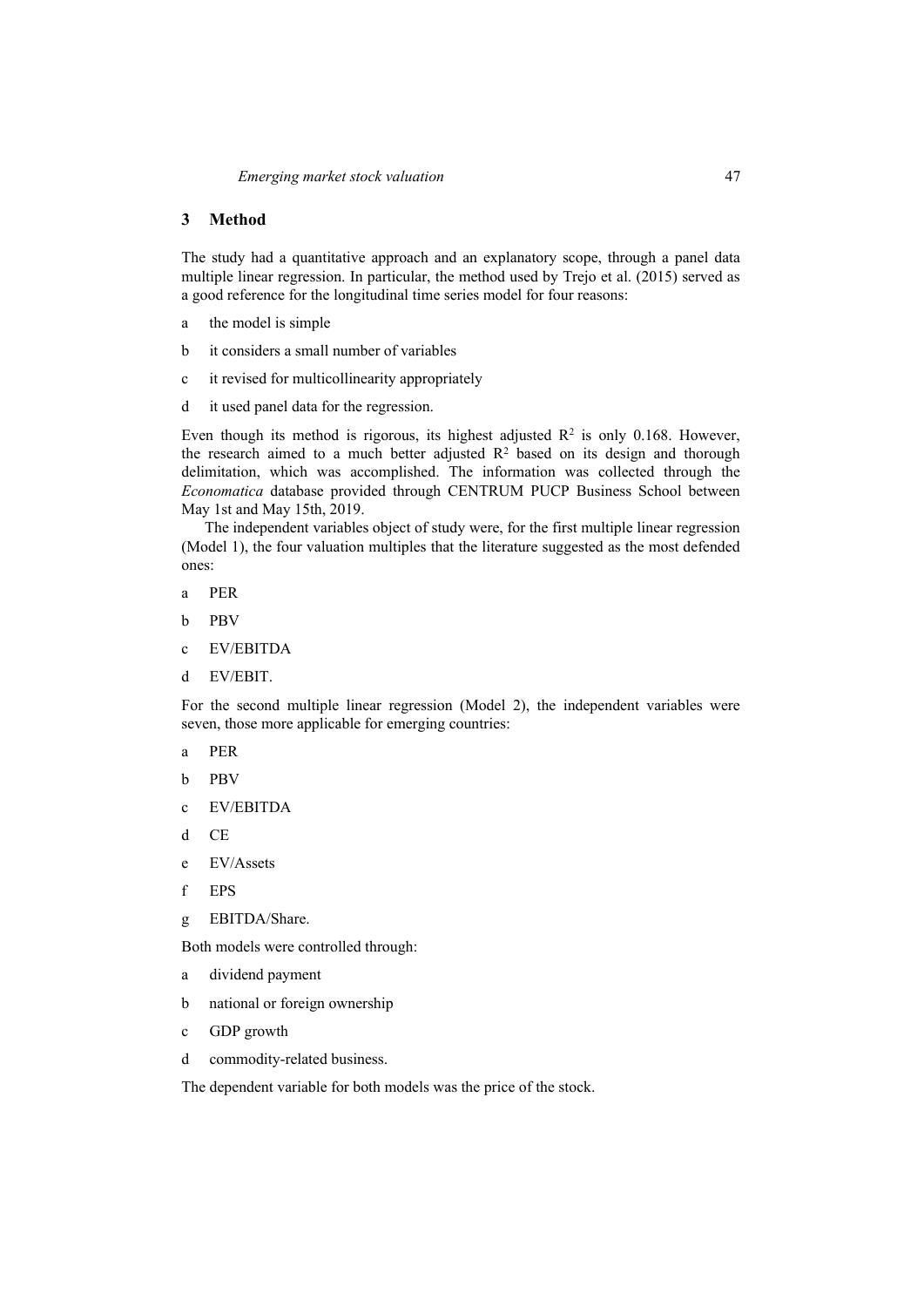# *3.1 Research questions and hypotheses*

The study proposed three main research questions, according to the literature review:

Question 1 How strongly does Model 1 explain the studied companies' stock prices?

Question 2 How strongly does Model 2 explain the studied companies' stock prices?

Question 3 Which model explains better the studied companies' stock prices?

The corresponding hypotheses are the following ones:

- Hypothesis 1 Model 1 will strongly explain the studied companies' stock price.
- Hypothesis 2 Model 2 will strongly explain the studied companies' stock price.
- Hypothesis 3 Model 2 will explain better than Model 1 the studied companies' stock prices.

## *3.2 Population and sample*

The population is composed by all the companies that are publicly listed in the Peruvian Stock Exchange. The resulting convenience sample was bounded enough to comply with the research's objectives. The delimitations were the following:

- a companies that are among the first half of the BVL liquidity index (Bolsa de Valores de Lima, 2018)
- b publicly listed for at least the past 15 years
- c with annual revenues in 2017 of at least US\$50 million, since the definition of a big company in Peru is ambiguous (Cheng and McNamara, 2000; Lie and Lie, 2002; Welc, 2002) according to the *Peru top 10,000* database (Congreso de la República del Perú, 2013; Urmeneta, 2016).

Only common stocks remained after those delimitations. Junior mining companies (which are in an exploratory stage) were excluded because the study searched for stock prices that reflected the financial performance of their ongoing companies, and junior mining companies are considered extremely volatile (Bolsa de Valores de Lima, 2018; Lie and Lie, 2002).

The 28 companies studied are classified among the following industries:

- a finance (six companies)
- b agroindustry and farming (four companies)
- c energy and water (three companies)
- d mining (three companies)
- e beverage (two companies)
- f commerce (two companies)
- g mining non-metallic (two companies)
- h construction (one company)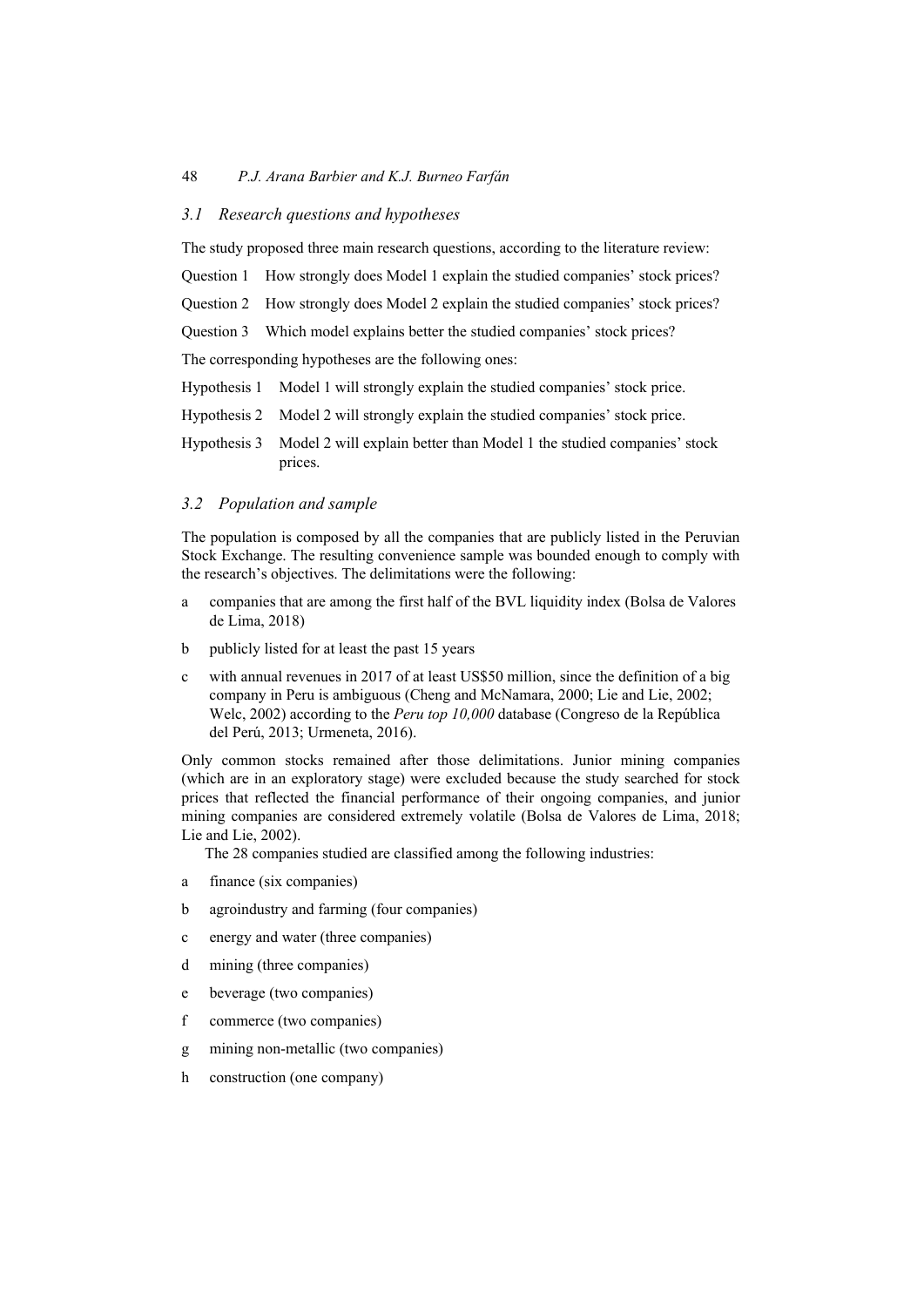- i fishing (one company)
- j food (one company)
- k metalwork (one company)
- l real estate (one company)
- m telecom (one company).

Since a 20-year timeframe will be analysed, 560 data records were expected. Nevertheless, six companies did not offer information for certain years, reason why 539 data records were collected (96.25% of the total expected information).

### *3.3 Statistical analysis*

As per Trejo et al.'s (2015) model, the two models built for the research are the following ones:

• Model 1

$$
Price_{ij} = \alpha + \beta_1 PER_{ij} + \beta_2 PBV_{ij} + \beta_3 EV/EBITDA_{ij} + \beta_4 EV/EBIT_{ij} + \beta_5 DIV_{ij}
$$

$$
+ \beta_6 FOR_{ij} + \beta_7 GDP_j + \beta_8 COMM_{ij} + \varepsilon
$$

• Model 2

$$
Price_{ij} = \alpha + \beta_1 PER_{ij} + \beta_2 PBV_{ij} + \beta_3 EV/EBITDA_{ij} + \beta_4 CE_{ij} + \beta_5 EV/Assets_{ij}
$$
  
+  $\beta_6 EPS_{ij} + \beta_7 EBITDA/Share_{ij} + \beta_8 DIV_{ij} + \beta_9 FOR_{ij} + \beta_{10} GDP_j$   
+  $\beta_{11} COMM_{ij} + \varepsilon$ 

The variables contained inside both regressions are defined as follows:

| $PRICE_{ii}$        | price of the stock of company $i$ at the end of year $j$                                              |
|---------------------|-------------------------------------------------------------------------------------------------------|
| $\alpha$            | the intercept (constant) for the regression                                                           |
| $PER_{ij}$          | the price to earnings ratio for company $i$ in year $j$                                               |
| $PBV_{ij}$          | the price to book value for company $i$ in year $j$                                                   |
| $EVEBITDA_{ii}$     | the enterprise value to EBITDA for company $i$ in year $j$                                            |
| $EV/EBIT_{ii}$      | the enterprise value to EBIT for company $i$ in year $j$                                              |
| $CE_{ii}$           | the cost efficiency for company $i$ in year $j$                                                       |
| $EV/Assets_{ii}$    | the enterprise value to assets for company $i$ in year $j$                                            |
| $EPS_{ii}$          | the earnings per share for company $i$ in year $j$                                                    |
| $EBITDA/Share_{ii}$ | the EBITDA to shares outstanding for company $i$ in year $j$                                          |
| $DIV_{ii}$          | company <i>i</i> announces (1) or does not (0) in period $j - 1$ a dividend<br>payment for period $j$ |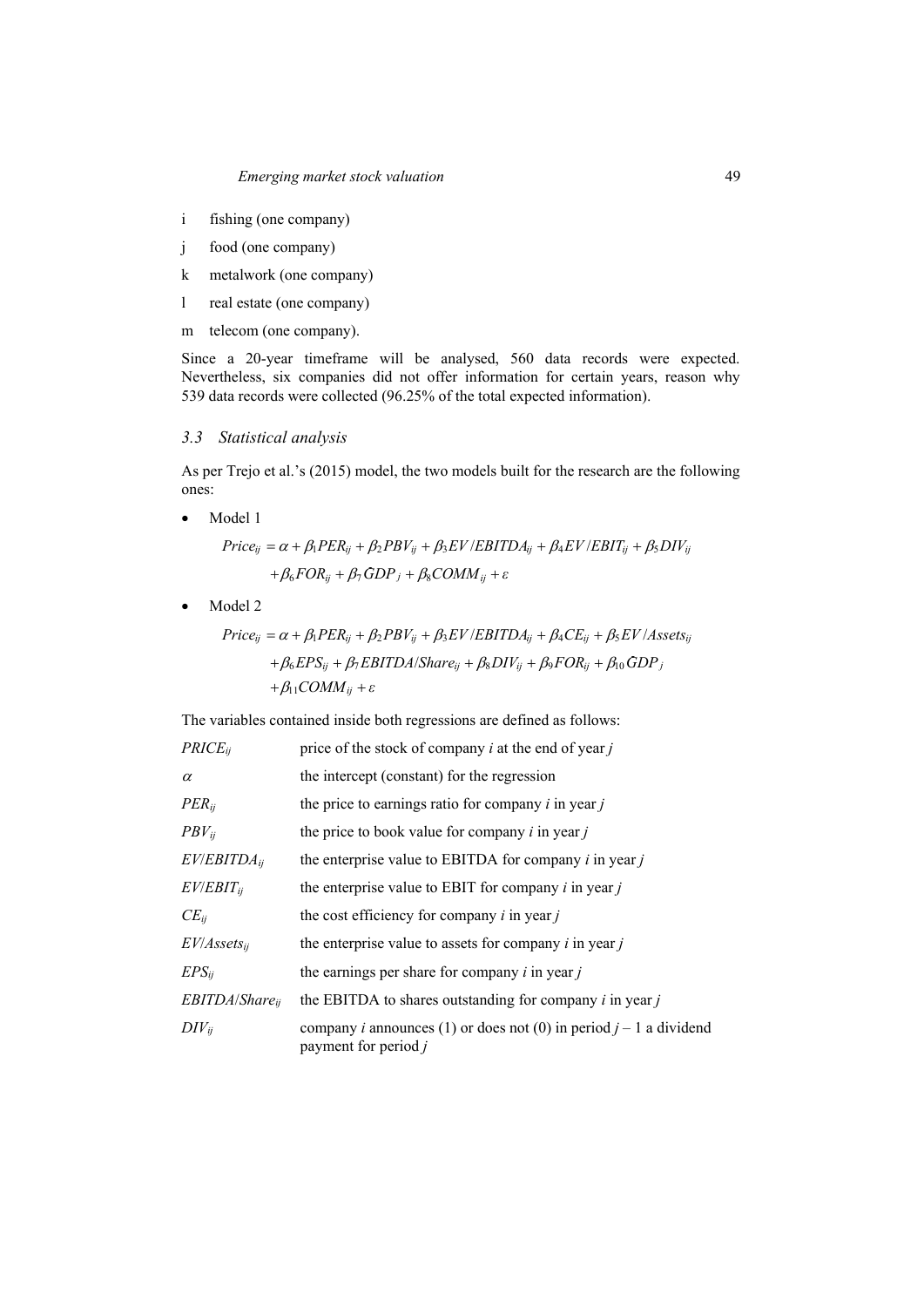| $FOR_{ij}$  | company <i>i</i> is mainly owned by foreign $(1)$ or national $(0)$ capital in<br>year j    |
|-------------|---------------------------------------------------------------------------------------------|
| $GDP_i$     | Peru's GDP grew more (1) or less (0) than the world's GDP in year $j$                       |
| $COMM_{ii}$ | company <i>i</i> 's main business is related to commodities $(1)$ or not $(0)$ in<br>year j |
| ε           | the error in the regression.                                                                |

The validity of the research is sustained in the thorough literature review which led to the main valuation multiples and dummy variables that should be tested. Regarding the reliability of the multiple linear regression, four statistical tests will be conducted:

- a adjusted  $\mathbb{R}^2$ , which should be higher than 0.70 (Cea, 2002; Véliz, 2017)
- b variance inflation factor (VIF) to measure multicollinearity, and accepted up to 10 (Cea, 2002; Hair et al., 2010)
- c Chow test for stability of parameters, which would be considered stable up to an indicator of 4 (Boatsman and Baskin, 1981; Chow, 1960; Clout and Willett, 2016)
- d ANOVA test for homoscedasticity, whose p-values should not be less than 0.05 (Hair et al., 2010).

The panel data, specifically time series, is unbalanced because of the unavailability of certain information in the Peruvian Stock Exchange as stated previously (only 3.75% of the total expected information was unavailable). Out of the 28 companies studied from 1999 to 2018 which generated 539 records in total, six companies lacked some information. This companies were CVERDEC1 (for year 1999), RIMSEGC1 (for years 1999 and 2000), FALABEC1 (for years 1999 to 2004), POSITIC1 (for years 1999 and 2000), LAREDOC1 (for years 1999 to 2001), and SNJACIC1 (for year 1999), which means that for the first ten-year horizon there are 259 items available for analysis, while for the second ten-year timeframe, the 280 expected items are available (only a difference of additional 21 items in the second ten-year timeframe). This, though, did not impact the regressions' R2, showing robustness and trustworthiness at all times.

Finally, the pooled panel regressions assume that the resulting coefficients are all the same for each company, including the intercepts. A Hausman test was conducted for the panel data multiple linear regressions with p-values higher than 0.05, which suggest a non-significant risk of endogeneity plus the confirmation of a random effects model (Bliese et al., 2020). This model complies with the research's objectives and design. The study also lets a much better understanding of the price formations in emerging countries such as Peru.

## **4 Results**

Models 1 and 2 were tested under a panel data multiple linear regression, and offered the adjustment results shown in Table 1. Model 1 had an adjusted  $\mathbb{R}^2$  of 0.300. Model 2 offered an adjusted  $R<sup>2</sup>$  of 0.777. Therefore, the hypotheses can be now validated. Regarding the first one, it must be rejected, since Model 1 did not reach an adjusted  $R^2$  of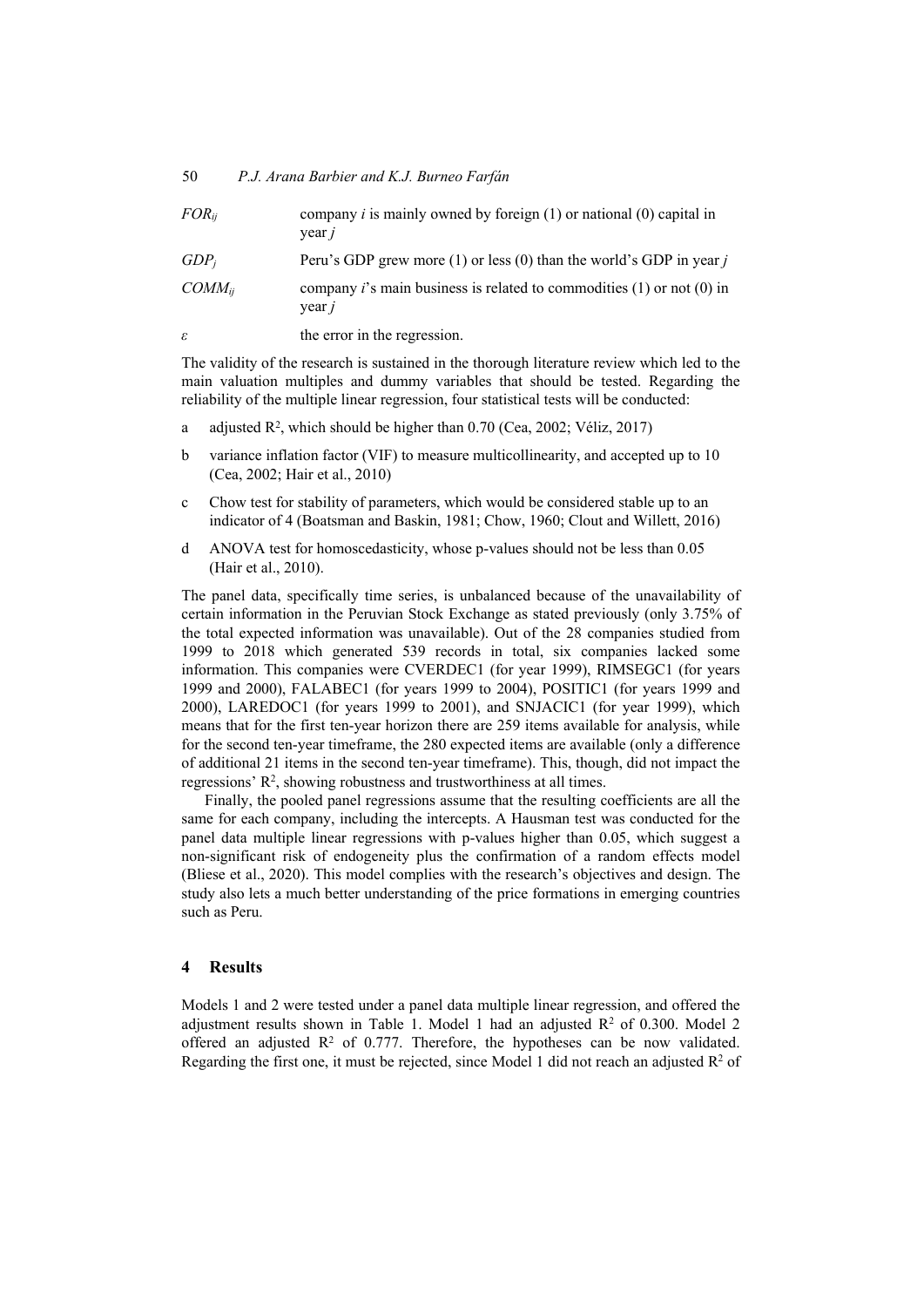at least 0.70 (Cea, 2002; Véliz, 2017), and thus, statistically does not strongly explain the price of the stock. The second hypothesis cannot be rejected because of the adjusted  $R^2$  of 0.777 presented by Model 2. Therefore, the third hypothesis cannot be rejected either: Model 2 explains better the price of the stocks studied than Model 1.

| Table 1 | Adjustment of Models 1 and 2 |  |
|---------|------------------------------|--|
|         |                              |  |

| Model adjustment        | Model 1 | Model 2 |
|-------------------------|---------|---------|
|                         | 0.557   | 0.884   |
| $R^2$                   | 0.310   | 0.781   |
| Adjusted $\mathbb{R}^2$ | 0.300   | 0.777   |

Table 2 evidences that all the variables involved in Models 1 and 2 showed low multicollinearity through their VIF values, all of them being less than 10 (Cea, 2002; Hair et al., 2010). Model 1 offered three elements with p-values less than 0.05:

- a constant
- b PBV
- c FOR, although at a significance level of 90%, also the COMM would also explain the price of the stock.

Model 2 offered six variables with p-values less than 0.05:

- a PBV
- b CE
- c EV/Assets
- d EPS
- e EBITDA/Share
- f COMM.

The DIV and the FOR variables are statistically relevant for that model at a significance level of 90%.

Nonetheless, the information analysed obeys to 20 years, and represented 539 data records. That is why it was important to evaluate parametric stability through a Chow test (Boatsman and Baskin, 1981; Chow, 1960; Clout and Willett, 2016). The Chow test for Model 2 (the best fitted model) is shown in Table 3. The first scenario evaluated through the residual sum of squares (RSS) involved two subsegments of ten years each, while the second scenario considered four subsegments of five years each. According to Gujarati and Porter (2009), a Chow test should not be higher than 4 for parametric stability. The test evidenced that it is better to study two subsegments of ten years each, since they showed better parametric stability (Chow test less than 4). That is why two separate panel data multiple linear regressions based on Model 2 were run: one for the period of 1999–2008 and another for 2009–2018. The sub-timeframe's results are shown in Tables 4 and 5.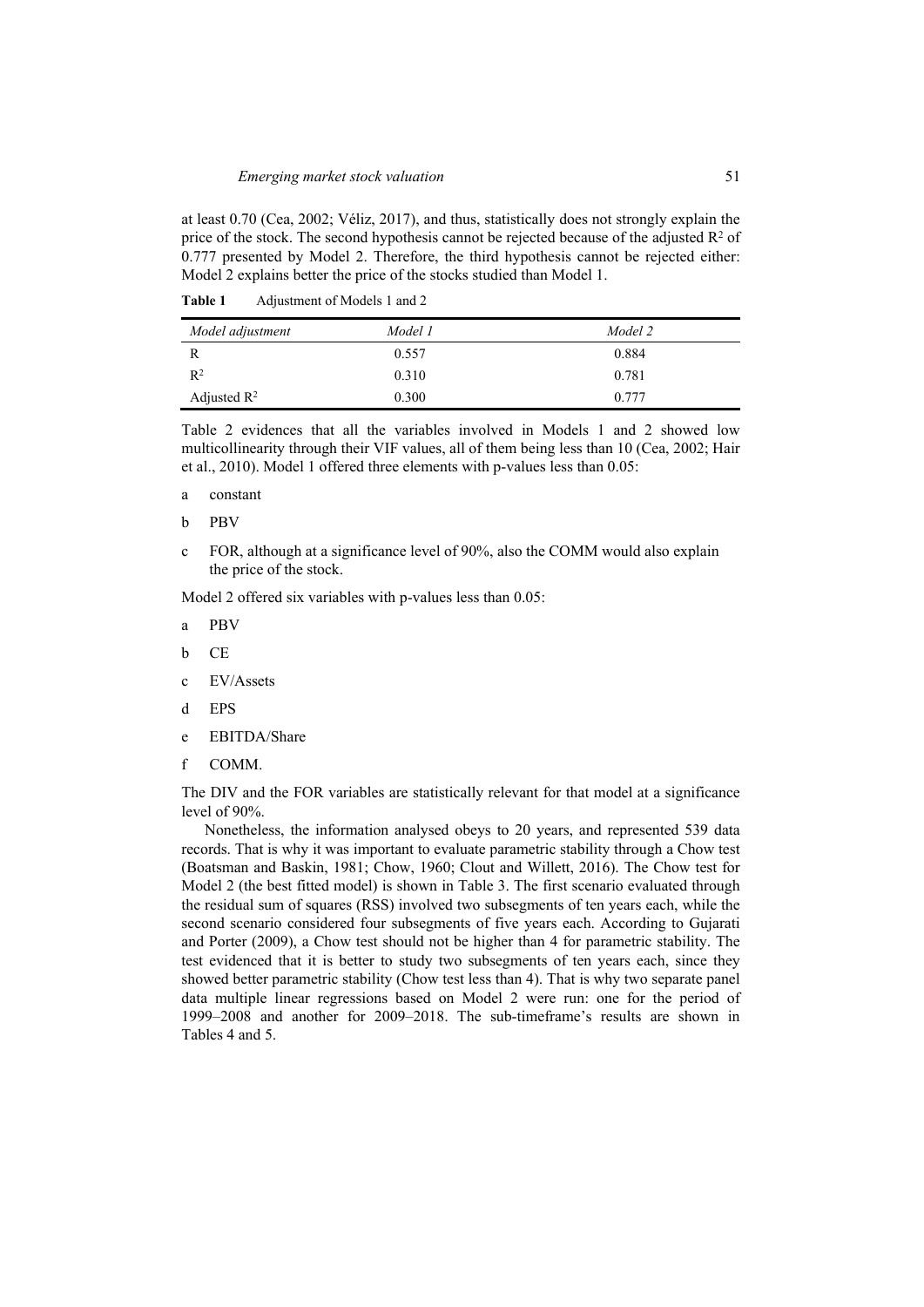| Coefficients, significance<br>and VIF | Model 1              | Model 2        | Coefficients, significance<br>and VIF |          | Model 1 Model 2 |
|---------------------------------------|----------------------|----------------|---------------------------------------|----------|-----------------|
| Constant                              | $-5.462$             | $-2.192$       | EPS (coefficient)                     |          | 1.579           |
| Sig.                                  | 0.039                | 0.148          | Sig.                                  |          | 0.000           |
| <b>VIF</b>                            | $\ddot{\phantom{0}}$ |                | <b>VIF</b>                            |          | 5.939           |
| PER (coefficient)                     | 0.011                | 0.011          | EBITDA/share (coefficient)            |          | 0.596           |
| Sig.                                  | 0.430                | 0.174          | Sig.                                  |          | 0.000           |
| <b>VIF</b>                            | 1.021                | 1.005          | <b>VIF</b>                            |          | 5.925           |
| PBV (coefficient)                     | 4.570                | 1.531          | DIV (coefficient)                     | 2.989    | 1.979           |
| Sig.                                  | 0.000                | 0.000          | Sig.                                  | 0.150    | 0.093           |
| <b>VIF</b>                            | 1.091                | 2.300          | <b>VIF</b>                            | 1.102    | 1.112           |
| EV/EBITDA (coefficient)               | $-0.001$             | 0.000          | FOR (coefficient)                     | 7.238    | 1.834           |
| Sig.                                  | 0.519                | 0.564          | Sig.                                  | 0.000    | 0.064           |
| <b>VIF</b>                            | 8.101                | 1.043          | <b>VIF</b>                            | 1.090    | 1.148           |
| EV/EBIT (coefficient)                 | 0.003                | $\overline{a}$ | GDP (coefficient)                     | $-0.301$ | 0.252           |
| Sig.                                  | 0.241                | $\overline{a}$ | Sig.                                  | 0.872    | 0.810           |
| <b>VIF</b>                            | 8.100                |                | <b>VIF</b>                            | 1.014    | 1.020           |
| CE (coefficient)                      |                      | $-4.238$       | COMM (coefficient)                    | 3.080    | 4.553           |
| Sig.                                  |                      | 0.000          | Sig.                                  | 0.063    | 0.000           |
| <b>VIF</b>                            |                      | 1.209          | <b>VIF</b>                            | 1.110    | 1.224           |
| EV/assets (coefficient)               |                      | 1.875          |                                       |          |                 |
| Sig.                                  |                      | 0.003          |                                       |          |                 |
| <b>VIF</b>                            |                      | 2.652          |                                       |          |                 |

**Table 2** Coefficients, significance and multicollinearity for Models 1 and 2 (see online version for colours)

Notes: The bold numbers are p-values with a 95% significance level. The red numbers are negative numbers.

### **Table 3** Chow test for Model 2

| Regression timeframe | <b>RSS</b> | Chow test |
|----------------------|------------|-----------|
| 1999-2018            | 55,530.625 |           |
| 1999-2008            | 22,920.216 | 2.14      |
| 2009-2018            | 30,190.823 |           |
| 1999-2003            | 7,751.536  | 6.78      |
| 2004–2008            | 14,182.469 |           |
| 2009-2013            | 20,061.732 |           |
| 2014-2018            | 6,538.346  |           |

**Table 4** Adjustment of ten-year subsegments of Model 2

| Model adjustment        | 1999–2008 | 2009-2018 |
|-------------------------|-----------|-----------|
|                         | 0.648     | 0.924     |
| $R^2$                   | 0.420     | 0.855     |
| Adjusted $\mathbb{R}^2$ | 0.395     | 0.849     |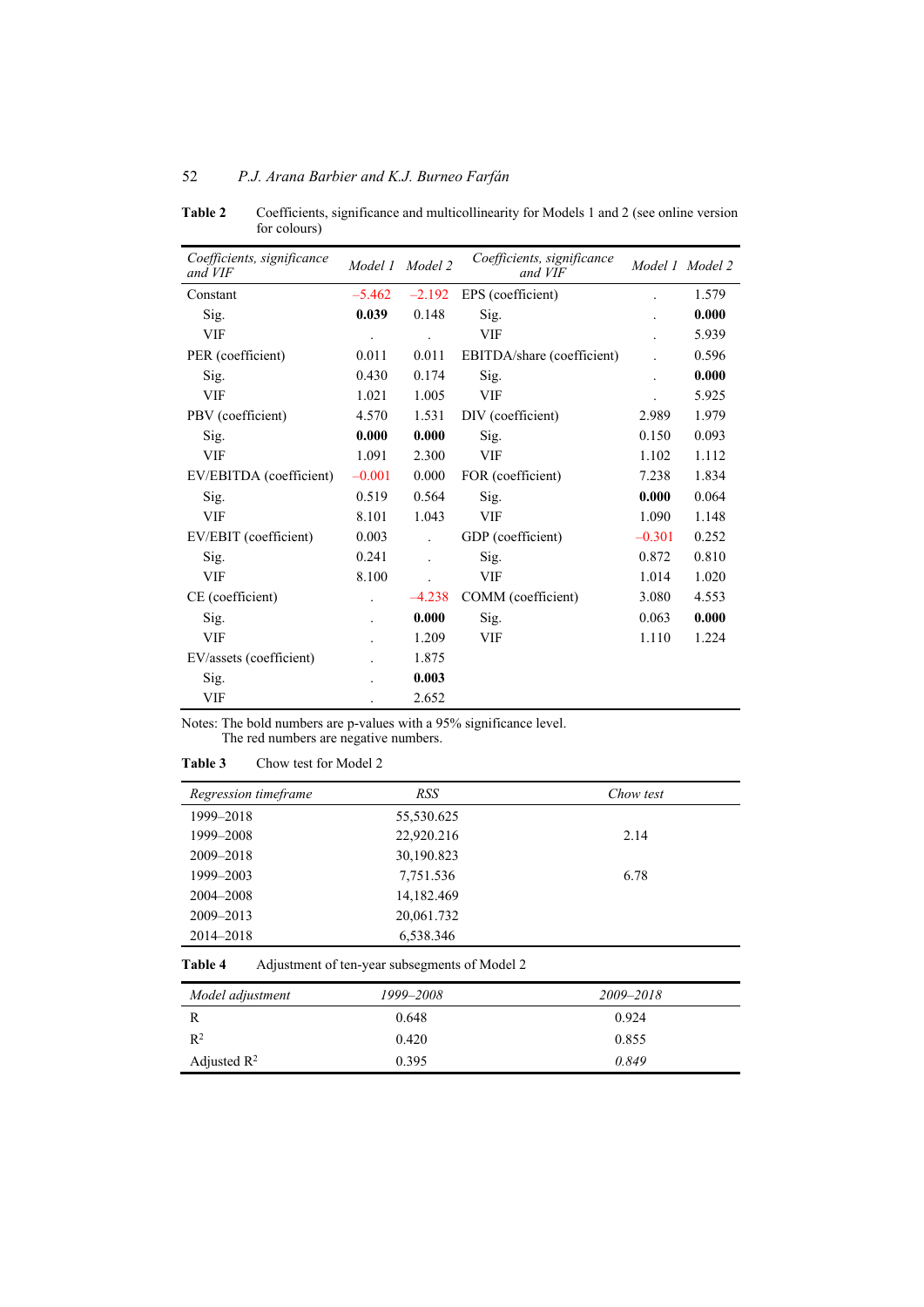Table 4 shows that the second subsegment that went from 2009 to 2018 offered a much better adjustment than the first one, with an adjusted  $R<sup>2</sup>$  of 0.849 against a 0.395 (Cea, 2002; Véliz, 2017). Also, there were more statistically significant variables at a 95% level for the second subsegment than for the first one (six against five respectively), and that period of 1999–2008 brought a problem that did not arise on the previous analysis: the EPS and the EBITDA/Share showed a high level of multicollinearity according to their VIF tests underlined in Table 5 (Cea, 2002; Hair et al., 2010). Therefore, for a reduced expression of Model 2, only one out the two highly multicollinear variables should be conserved, either the EPS or EBITDA/Share.

| Coefficients, significance<br>and VIF | 1999 to<br>2008 | $2009$ to<br>2018 | Coefficients, significance<br>and VIF | $1999$ to<br>2008 | $2009$ to<br>2018 |
|---------------------------------------|-----------------|-------------------|---------------------------------------|-------------------|-------------------|
| Constant                              | $-3.351$        | $-0.706$          | EPS (coefficient)                     | $-0.724$          | 1.601             |
| Sig.                                  | 0.094           | 0.786             | Sig.                                  | 0.668             | 0.000             |
| <b>VIF</b>                            |                 |                   | <b>VIF</b>                            | 27.171            | 6.049             |
| PER (coefficient)                     | 0.013           | 0.009             | EBITDA/Share (coefficient)            | 1.743             | 0.577             |
| Sig.                                  | 0.211           | 0.474             | Sig.                                  | 0.036             | 0.000             |
| <b>VIF</b>                            | 1.040           | 1.019             | <b>VIF</b>                            | 26.444            | 6.173             |
| PBV (coefficient)                     | 0.333           | 1.792             | DIV (coefficient)                     | 3.203             | 0.255             |
| Sig.                                  | 0.593           | 0.000             | Sig.                                  | 0.031             | 0.900             |
| <b>VIF</b>                            | 2.531           | 2.299             | <b>VIF</b>                            | 1.208             | 1.093             |
| EV/EBITDA (coefficient)               | $-0.001$        | 0.000             | FOR (coefficient)                     | $-1.901$          | 4.865             |
| Sig.                                  | 0.665           | 0.490             | Sig.                                  | 0.175             | 0.001             |
| <b>VIF</b>                            | 1.058           | 1.077             | <b>VIF</b>                            | 1.146             | 1.217             |
| EV/EBIT (coefficient)                 |                 | l.                | GDP (coefficient)                     | 1.339             | 0.374             |
| Sig.                                  |                 |                   | Sig.                                  | 0.350             | 0.815             |
| <b>VIF</b>                            |                 |                   | <b>VIF</b>                            | 1.139             | 1.019             |
| CE (coefficient)                      | $-4.884$        | $-4.101$          | COMM (coefficient)                    | 4.035             | 4.459             |
| Sig.                                  | 0.004           | 0.002             | Sig.                                  | 0.004             | 0.002             |
| <b>VIF</b>                            | 1.245           | 1.297             | <b>VIF</b>                            | 1.327             | 1.203             |
| EV/Assets (coefficient)               | 4.526           | 0.686             |                                       |                   |                   |
| Sig.                                  | 0.000           | 0.413             |                                       |                   |                   |
| <b>VIF</b>                            | 2.872           | 2.839             |                                       |                   |                   |

**Table 5** Coefficients, significance and multicollinearity for ten-year subsegments of Model 2 (see online version for colours)

Notes: The bold numbers are p-values with a 95% significance level.

The red numbers are negative numbers.

The underlined numbers are mentioned in the text as high multicollinearity results.

In order to isolate the high multicollinearity from Table 5, two new models were run. The first one is Model 2a, which suppressed the EBITDA/Share, and the second one is Model 2b, which suppressed the EPS. Tables 6 and 7 show the adjustment, coefficients, significance and multicollinearity for Model 2a, and Tables 8 and 9 show the same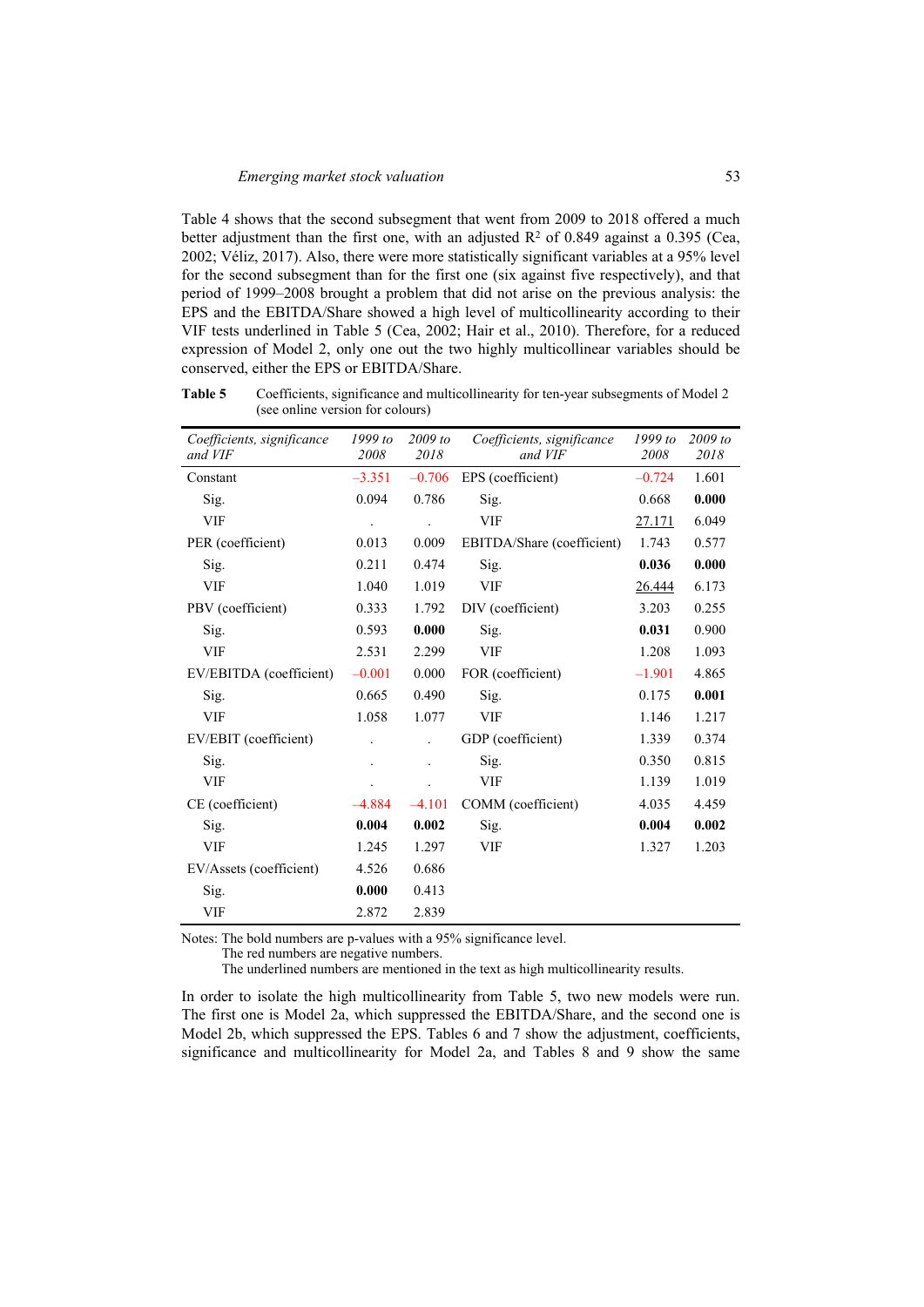corresponding information for Model 2b. Both models coincided in statistically significant independent and dummy variables with Model 2, except for the EPS. Table 5 evidenced high multicollinearity between the EPS and the EBITDA/Share, but the second one showed consistent p-values for both sub timeframes, while the EPS only was strong for the period of 2009–2018. Nonetheless, Models 2a and 2b show that, separately, both variables have p-values of 0.000 for both sub timeframes, and the EPS presented higher coefficients than the EBITDA/Share.

| Model adjustment        | 1999–2008 | 2009-2018 |
|-------------------------|-----------|-----------|
|                         | 0.640     | 0.919     |
| R <sup>2</sup>          | 0.410     | 0.845     |
| Adjusted $\mathbb{R}^2$ | 0.386     | 0.840     |

Table 6 Adjustment of Model 2a

**Table 7** Coefficients, significance and multicollinearity for Model 2a (see online version for colours)

| Coefficients, significance<br>and VIF | $1999$ to<br>2008 | $2009$ to<br>2018    | Coefficients, significance<br>and VIF | $1999$ to<br>2008    | $2009$ to<br>2018    |
|---------------------------------------|-------------------|----------------------|---------------------------------------|----------------------|----------------------|
| Constant                              | $-1.961$          | $-0.470$             | EPS (coefficient)                     | 2.770                | 2.188                |
| Sig.                                  | 0.301             | 0.861                | Sig.                                  | 0.000                | 0.000                |
| <b>VIF</b>                            |                   | $\ddot{\phantom{0}}$ | <b>VIF</b>                            | 1.112                | 1.457                |
| PER (coefficient)                     | 0.012             | 0.009                | EBITDA/Share (coefficient)            | $\ddot{\phantom{0}}$ |                      |
| Sig.                                  | 0.256             | 0.500                | Sig.                                  |                      |                      |
| <b>VIF</b>                            | 1.037             | 1.019                | VIF                                   |                      | $\ddot{\phantom{0}}$ |
| PBV (coefficient)                     | 0.473             | 1.617                | DIV (coefficient)                     | 2.961                | 0.374                |
| Sig.                                  | 0.448             | 0.000                | Sig.                                  | 0.047                | 0.858                |
| VIF                                   | 2.502             | 2.262                | VIF                                   | 1.200                | 1.093                |
| EV/EBITDA (coefficient)               | $-0.001$          | 0.000                | FOR (coefficient)                     | $-1.978$             | 5.640                |
| Sig.                                  | 0.619             | 0.350                | Sig.                                  | 0.161                | 0.000                |
| <b>VIF</b>                            | 1.057             | 1.072                | VIF                                   | 1.145                | 1.196                |
| EV/EBIT (coefficient)                 |                   | $\ddot{\phantom{0}}$ | GDP (coefficient)                     | 0.643                | 0.529                |
| Sig.                                  |                   | $\ddot{\phantom{0}}$ | Sig.                                  | 0.647                | 0.748                |
| <b>VIF</b>                            |                   | $\ddot{\phantom{0}}$ | VIF                                   | 1.078                | 1.018                |
| CE (coefficient)                      | $-5.498$          | $-4.895$             | COMM (coefficient)                    | 3.981                | 3.939                |
| Sig.                                  | 0.001             | 0.000                | Sig.                                  | 0.005                | 0.006                |
| VIF                                   | 1.208             | 1.269                | VIF                                   | 1.326                | 1.193                |
| EV/Assets (coefficient)               | 3.997             | 1.286                |                                       |                      |                      |
| Sig.                                  | 0.000             | 0.131                |                                       |                      |                      |
| VIF                                   | 2.706             | 2.753                |                                       |                      |                      |

Notes: The bold numbers are p-values with a 95% significance level.

The red numbers are negative numbers.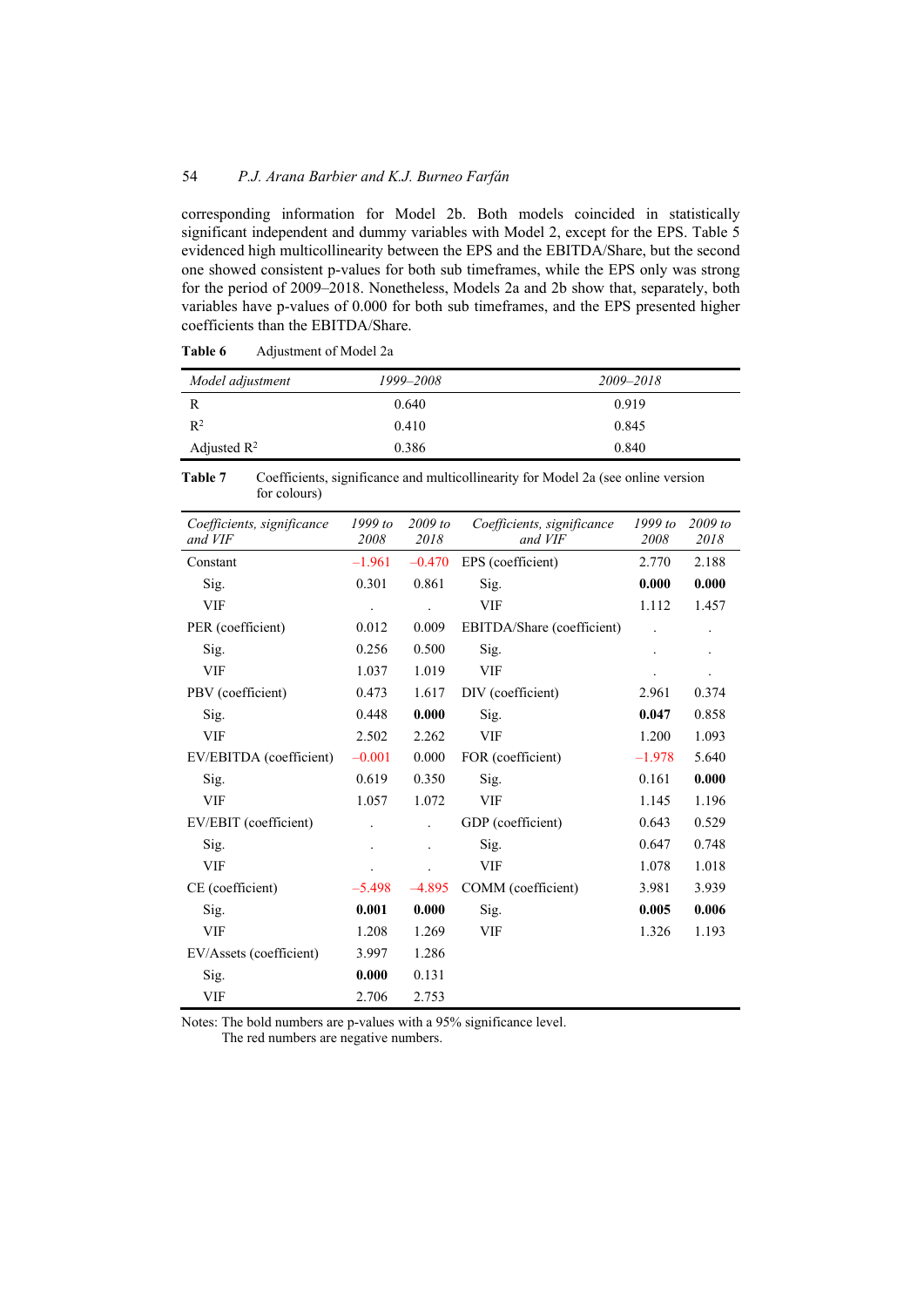| Model adjustment        | 1999–2008 | 2009-2018 |
|-------------------------|-----------|-----------|
| R                       | 0.648     | 0.896     |
| R <sup>2</sup>          | 0.420     | 0.803     |
| Adjusted $\mathbb{R}^2$ | 0.397     | 0.795     |

**Table 8** Adjustment of Model 2b

**Table 9** Coefficients, significance and multicollinearity of Model 2b (see online version for colours)

| Coefficients, significance<br>and VIF | $1999$ to<br>2008    | $2009$ to<br>2018    | Coefficients, significance<br>and VIF | 1999 to<br>2008 | 2009 to<br>2018      |
|---------------------------------------|----------------------|----------------------|---------------------------------------|-----------------|----------------------|
| Constant                              | $-3.062$             | $-1.502$             | EPS (coefficient)                     |                 | $\ddot{\phantom{0}}$ |
| Sig.                                  | 0.103                | 0.620                | Sig.                                  |                 |                      |
| <b>VIF</b>                            | $\ddot{\phantom{0}}$ | $\ddot{\phantom{0}}$ | <b>VIF</b>                            |                 | $\bullet$            |
| PER (coefficient)                     | 0.012                | 0.008                | EBITDA/Share (coefficient)            | 1.397           | 1.772                |
| Sig.                                  | 0.218                | 0.596                | Sig.                                  | 0.000           | 0.000                |
| <b>VIF</b>                            | 1.037                | 1.019                | VIF                                   | 1.082           | 1.487                |
| PBV (coefficient)                     | 0.361                | 2.254                | DIV (coefficient)                     | 3.143           | 0.188                |
| Sig.                                  | 0.558                | 0.000                | Sig.                                  | 0.033           | 0.937                |
| <b>VIF</b>                            | 2.501                | 2.253                | <b>VIF</b>                            | 1.197           | 1.093                |
| EV/EBITDA (coefficient)               | $-0.001$             | 0.000                | FOR (coefficient)                     | $-1.940$        | 4.231                |
| Sig.                                  | 0.655                | 0.587                | Sig.                                  | 0.164           | 0.011                |
| <b>VIF</b>                            | 1.057                | 1.077                | <b>VIF</b>                            | 1.141           | 1.215                |
| EV/EBIT (coefficient)                 |                      | $\ddot{\phantom{0}}$ | GDP (coefficient)                     | 1.186           | $-0.246$             |
| Sig.                                  |                      | $\ddot{\phantom{a}}$ | Sig.                                  | 0.392           | 0.895                |
| <b>VIF</b>                            |                      |                      | VIF                                   | 1.068           | 1.017                |
| CE (coefficient)                      | $-4.998$             | $-3.858$             | COMM (coefficient)                    | 4.025           | 4.726                |
| Sig.                                  | 0.003                | 0.012                | Sig.                                  | 0.004           | 0.004                |
| <b>VIF</b>                            | 1.214                | 1.296                | <b>VIF</b>                            | 1.326           | 1.203                |
| EV/Assets (coefficient)               | 4.413                | 0.752                |                                       |                 |                      |
| Sig.                                  | 0.000                | 0.441                |                                       |                 |                      |
| <b>VIF</b>                            | 2.688                | 2.838                |                                       |                 |                      |

Notes: The bold numbers are p-values with a 95% significance level.

The red numbers are negative numbers.

Until now, Model 2 has proven to be more explanatory of the price of the stock than Model 1. However, another important factor to be considered to assure the model's reliability is the ANOVA test to avoid homoscedasticity (Hair et al., 2010). This test was conducted through an F statistic, and according to Hair et al. (2010), its p-value should not be less than 0.05 to be considered heteroscedastic. Table 10 shows the results for Models 1 and 2 regarding their ANOVA tests. The PBV, EV/Assets and DIV show homoscedasticity in their behaviour.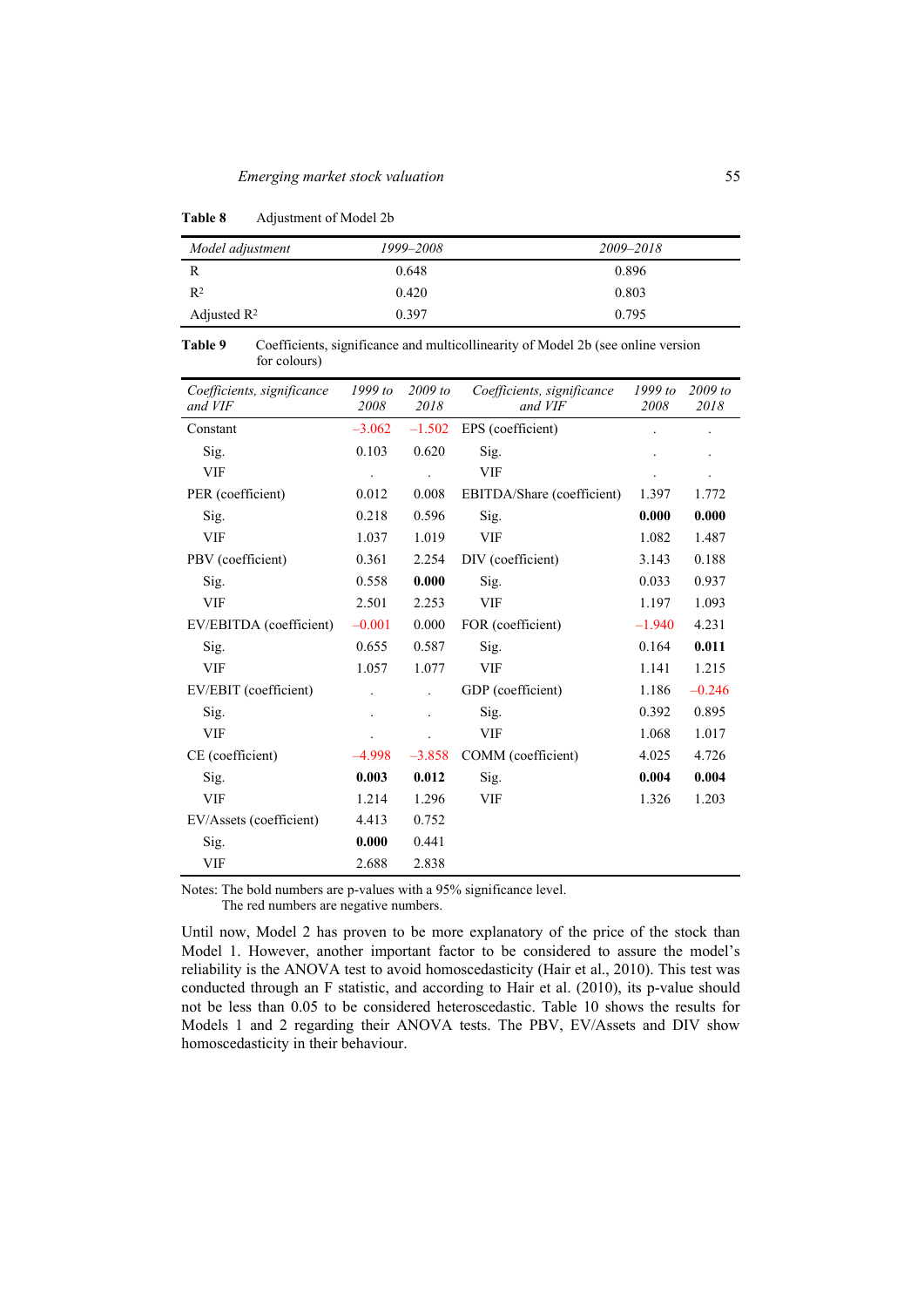| ANOVA (sig. per model) | Model 1              | Model 2              |
|------------------------|----------------------|----------------------|
| Price                  | 0.244                | 0.244                |
| <b>PER</b>             | 0.718                | 0.718                |
| <b>PBV</b>             | 0.000                | 0.000                |
| <b>EV/EBITDA</b>       | 0.586                | 0.586                |
| <b>EV/EBIT</b>         | 0.705                | $\ddot{\phantom{0}}$ |
| CE                     | $\ddot{\phantom{0}}$ | 0.990                |
| EV/Assets              | $\ddot{\phantom{0}}$ | 0.000                |
| <b>EPS</b>             | ٠                    | 0.883                |
| EBITDA/Share           | $\bullet$            | 0.825                |
| DIV                    | 0.000                | 0.000                |
| <b>FOR</b>             | 0.761                | 0.761                |
| <b>GDP</b>             | $\bullet$            | $\bullet$            |
| <b>COMM</b>            | 1.000                | 1.000                |

**Table 10** ANOVA tests for Models 1 and 2 (1999–2018)

Combining all findings from the statistical tests conducted, Model 2 was reduced to Model 3, according to three considerations. First, the PER, EV/EBITDA, DIV, FOR and GDP were suppressed for not being statistically significant at a 95% level. Second, the EBITDA/Share was eliminated for being highly multicollinear with the EPS, and for its weaker coefficients, although with the same p-values. Third, the PBV and EV/Assets were eliminated for being homoscedastic. Therefore, only the CE, EPS and COMM remained in the final model (Model 3).

| Model adjustment | 1999–2018 |
|------------------|-----------|
| R                | 0.845     |
| $R^2$            | 0.713     |
| Adjusted $R^2$   | 0.712     |

**Table 11** Adjustment of Model 3

This model turned out being simpler and statistically solvent for four reasons:

- a the model offered an adjusted  $R^2$  of 0.712 (Table 11) (Cea, 2002; Véliz, 2017)
- b not only the two independent variables and the dummy variable showed p-values close to 0.000, but also the constant did (Table 12)
- c none of the variables presented high multicollinearity (Table 12) (Cea, 2002; Hair et al., 2010)
- d none of the variables evidenced homoscedastic behaviour (Table 13).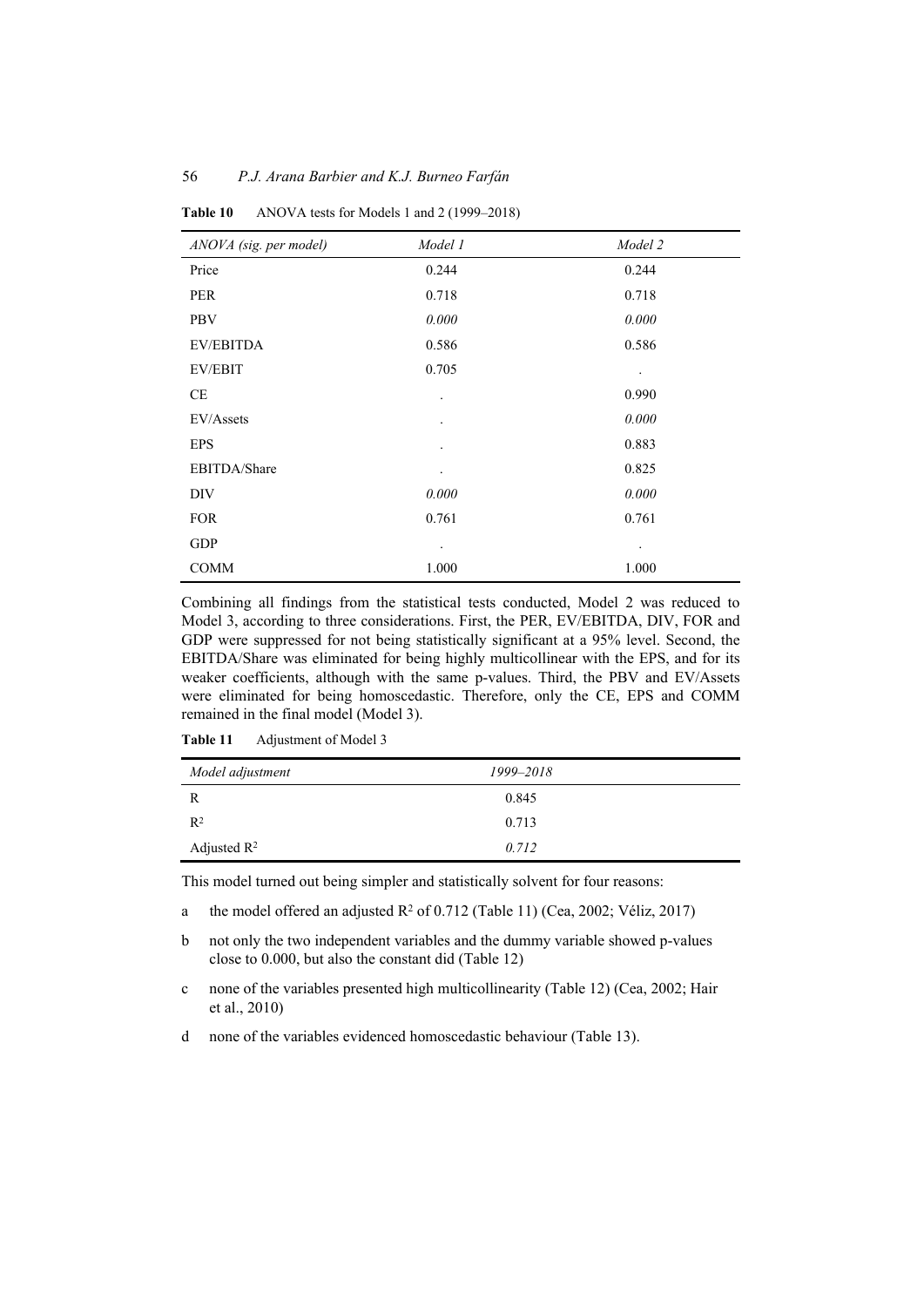| Coefficients, significance and VIF | 1999-2018            |  |
|------------------------------------|----------------------|--|
| Constant                           | 5.230                |  |
| Sig.                               | 0.000                |  |
| <b>VIF</b>                         | $\ddot{\phantom{0}}$ |  |
| CE (coefficient)                   | $-2.535$             |  |
| Sig.                               | 0.016                |  |
| <b>VIF</b>                         | 1.020                |  |
| EPS (coefficient)                  | 2.604                |  |
| Sig.                               | 0.000                |  |
| <b>VIF</b>                         | 1.016                |  |
| COMM (coefficient)                 | 3.534                |  |
| Sig.                               | 0.001                |  |
| <b>VIF</b>                         | 1.032                |  |

**Table 12** Coefficients, significance and multicollinearity of Model 3 (see online version for colours)

Notes: The bold numbers are p-values with a 95% significance level. The red numbers are negative numbers.

**Table 13** ANOVA tests for Model 3

| ANOVA (sig. per model) | Model 3 |
|------------------------|---------|
| Price                  | 0.244   |
| <b>CE</b>              | 0.990   |
| <b>EPS</b>             | 0.883   |
| <b>COMM</b>            | 1.000   |

After all the delimitations according to the previous models, the final model is proposed below. It includes the CE, EPS and COMM as its independent variables, being the COMM a novel contribution for emerging countries' stock valuation.

Model 3

 $PRICE_{ii} = \alpha + \beta_1 CE_{ii} + \beta_2 EPS_{ii} + \beta_3 COMM_{ii} + \varepsilon.$ 

### **5 Discussion**

Probably the most surprising finding is that the PER is not relevant at all in an emerging market such as Peru in any of the presented models. This multiple was defended by the great majority of literature, but it was also included among the preferred ones for emerging countries such as Malaysia, India, Brazil or Mexico (Goh et al., 2015; Serra and Fávero, 2017; Tiwari, 2016; Trejo et al., 2015). Nevertheless, Gill (2003) warned about the PER, suggesting that it should be accompanied by the EPS (Koller et al., 2010). In the case of Model 3, the EPS figured without the PER. Damodaran (2013) also defended the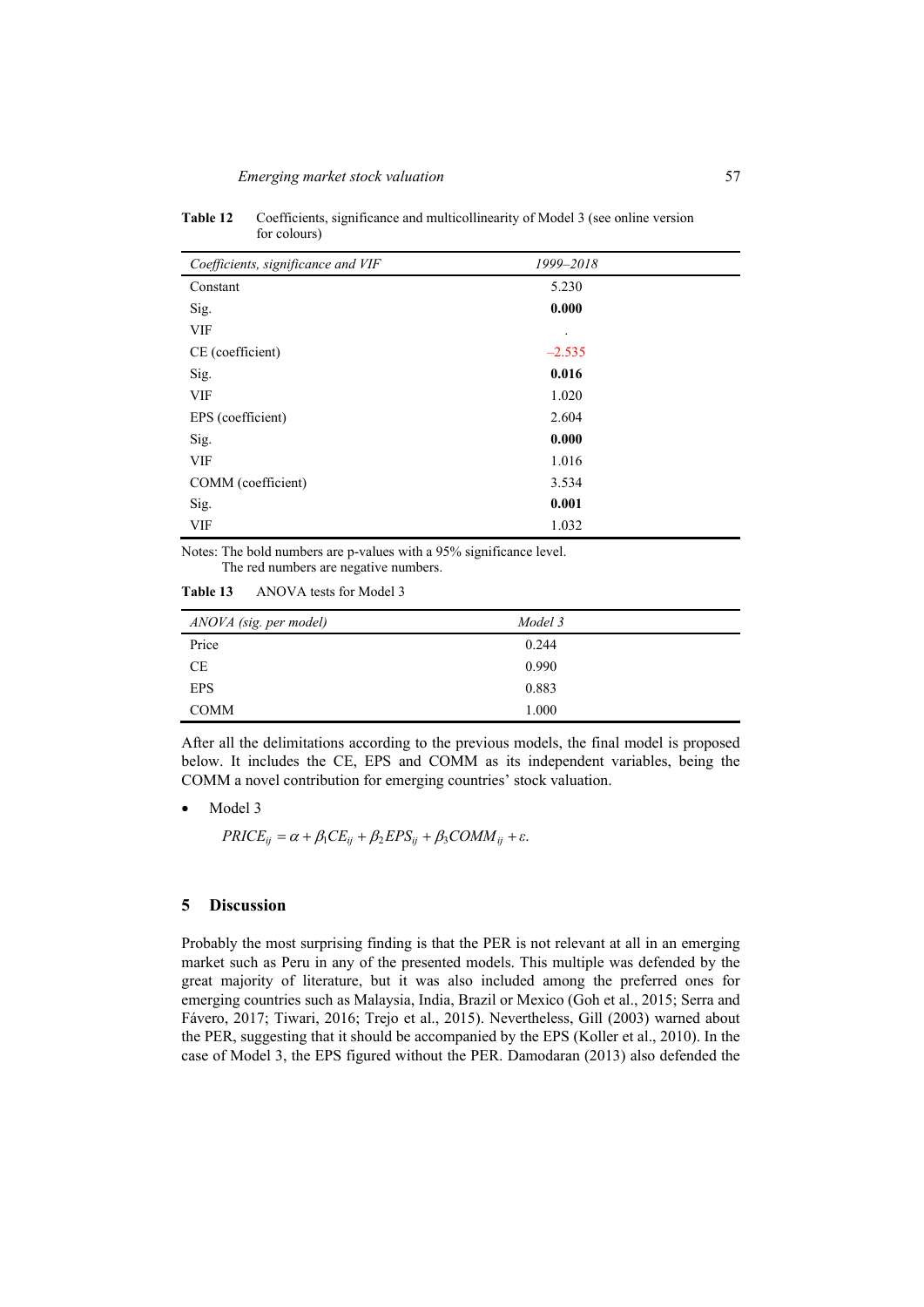PER, but this only proved what Omran (2003) stated about how delicate and different the stock valuation can be in developed versus emerging countries, and that there is not yet an agreement regarding how to valuate stocks in the second ones (Bruner et al., 2002).

Regarding the PBV, it was also defended by researchers who studied developed and emerging countries. It ended up being statistically significant, but homoscedastic. However, Ball et al. (2019) pointed out that the PBV is explanatory not because of contributed capital, but because of retained earnings as an indicator of the company's capacity to generate results. The paradox is that, if the PBV is a relevant explanatory ratio, then the DIV (DeAngelo and DeAngelo, 2006; Kim et al., 2018; Pelcher, 2019) should not be one, since retained earnings grow as long as dividends are not paid. Definitely, this opens a new door for future research regarding the relation between the PBV and the DIV.

Whether it is through EBITDA or EBIT, the EV is not a good stock price estimator for an emerging country, although the only research in an emerging economy that considered the EV/EBITDA was Trejo et al.'s (2015) in Mexico. The EV/Assets (Lie and Lie, 2002) though, would have remained in the final model if it was not for homoscedasticity, considering that it was successfully used for stock valuation in Brazil (Serra and Fávero, 2017). On the other hand, the CE remained in the final model with a coefficient of  $-2.535$ . Its negative sign makes sense since an increase in cost of sales versus assets would denote a less efficient use of the last ones. Only two authors proposed it (Gupta, 2018; Zhong, 2016), and it looks very much as the counterpart of the asset turnover ratio (ATR), as defined in the DuPont analysis (Rao et al., 2019). Nevertheless, not only any author proposed the ATR as a valid valuation multiple, but as a component of the ROA, and since both ROA and ROE were discarded by the literature (Alford, 1992; Krupasindhu, 2017; Zhong, 2016), the CE appeared as a new way of estimating the efficiency of assets, which relates at the same time with stock valuation.

The study conducted by Gupta (2018) gave lights regarding how the PBV, EPS and EBITDA/Share could coexist in the same model. The timeframe, though, could have had a strong influence over that fact, since the author analysed only three years of information and did not segment its data for parametric stability. Therefore, the subsegmented VIF results for the EPS and EBITDA/Share could not have been evidenced in Gupta's (2018) study. Although:

- a both multiples relate to operational results for stockholders
- b have the shares outstanding as their denominators
- c are both statistically relevant separately.

Then, the EBITDA/Share could still be relevant under other research delimitations. This is an important questioning considering next paragraph's discussion, since Peru's economy is highly dependent of the exportation of commodities (Gustafsson and Scurrah, 2019; Seminario, 2015), while India is a strong importer of raw materials for its industries (Piñero et al., 2019).

Regarding the four dummy variables used to control for additional factors, the first one (DIV) (DeAngelo and DeAngelo, 2006; Kim et al., 2018; Pelcher, 2019) relates to the paradoxical situation explained previously and that involved also the retained earnings inside the PBV. Therefore, the behaviour of the earnings generated and the dividend policy should be studied separately against stock valuation (Ball et al., 2019).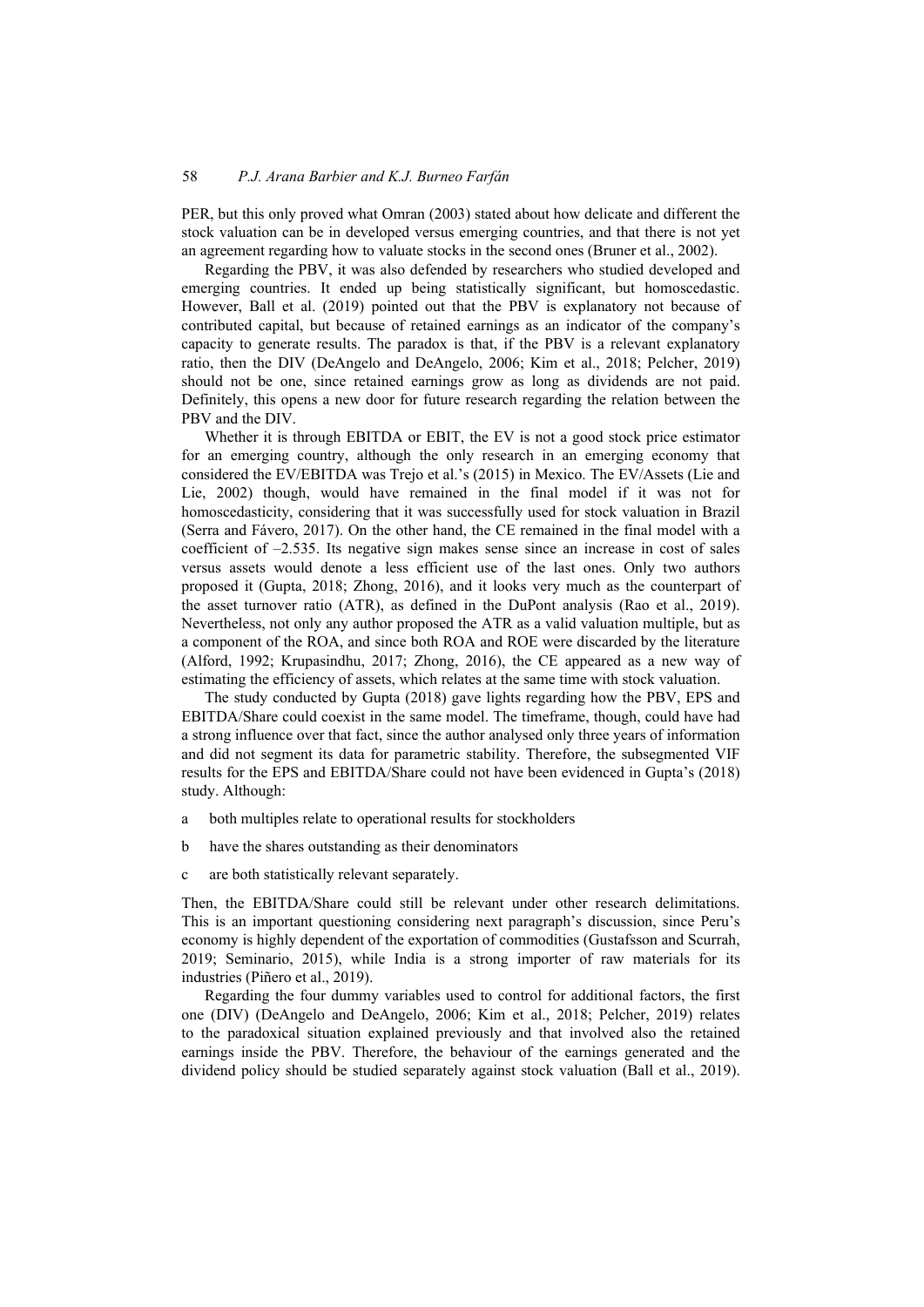The FOR (Bena et al., 2017) relates with how foreign investors promote research and development (R&D), as well as investment in long-term assets. The variable did not explain the behaviour of the stocks in Peru, and this does not necessarily mean that in Peru, there is a lack of investment in fixed assets, or no money destined to R&D. Notwithstanding, Bena et al.'s (2017) research could be a reflection of the current situation of the R&D in Peru, which represents a 0.10% of its GDP (UNESCO, 2019). The GDP growth (Liu, 2015), was not relevant at all because Peru's GDP grew at a faster rate than the World's GDP during 15 out of the 20 years studied (World Bank, 2018a, 2018b).

Definitely, the most relevant and successful dummy variable in the study was that which was not found in any paper or research regarding valuation multiples, but only in a Peruvian history book by Seminario (2015), and mentioned during an interview with financial expert Mrs. Lilian Rocca: the COMM (interview with Mrs. Lilian Rocca, 23 January 2019). If a company's main business is related to commodities or not confirmed not only what Mrs. Lilian Rocca stated, but it is also the main element in Model 3 (except for the constant) with a coefficient of 3.534, and a p-value of 0.001. Peru, as many emerging extractivist countries, depends on the international price of commodities, and this represents an opportunity, and at the same time, a challenge (Gustafsson and Scurrah, 2019). However, commodities have a very strong influence on the Peruvian Stock Exchange, and represent a novel contribution in stock valuation regarding emerging countries.

### **6 Final considerations**

There is not a formal agreement about which valuation multiples should be used for stock valuation, partially because the previous findings from researchers are not being considered, and there is still an 'exploratory' effort to reach the ideal multiples. The best proof of this is that the most defended valuation multiple (PER) was discarded from every single model tested. Appropriate geographic and company size delimitations, plus suitable statistical validations decanted in Model 3. The remaining variables in that model strongly explain the stock prices and seem to complement themselves well:

- a CE is related to the efficiency of assets, not from a sales generation perspective, but in an efficient usage of the cost of sales
- b EPS focuses on the final earnings available
- c COMM reflects the risk and potential operative leverage related to the volatility of the commodities' international prices, which represents a novel contribution to stock valuation through valuation multiples.

The theoretical implications are clear: research should be focused on what has already been concluded by others, and a thorough delimitation and rigorous statistical testing will definitely bring better results in the future. Model 3 should be replicated in other emerging countries to test its validity, and should be complemented and adapted according to the findings in other emerging markets. Regarding the practical implications, there are four: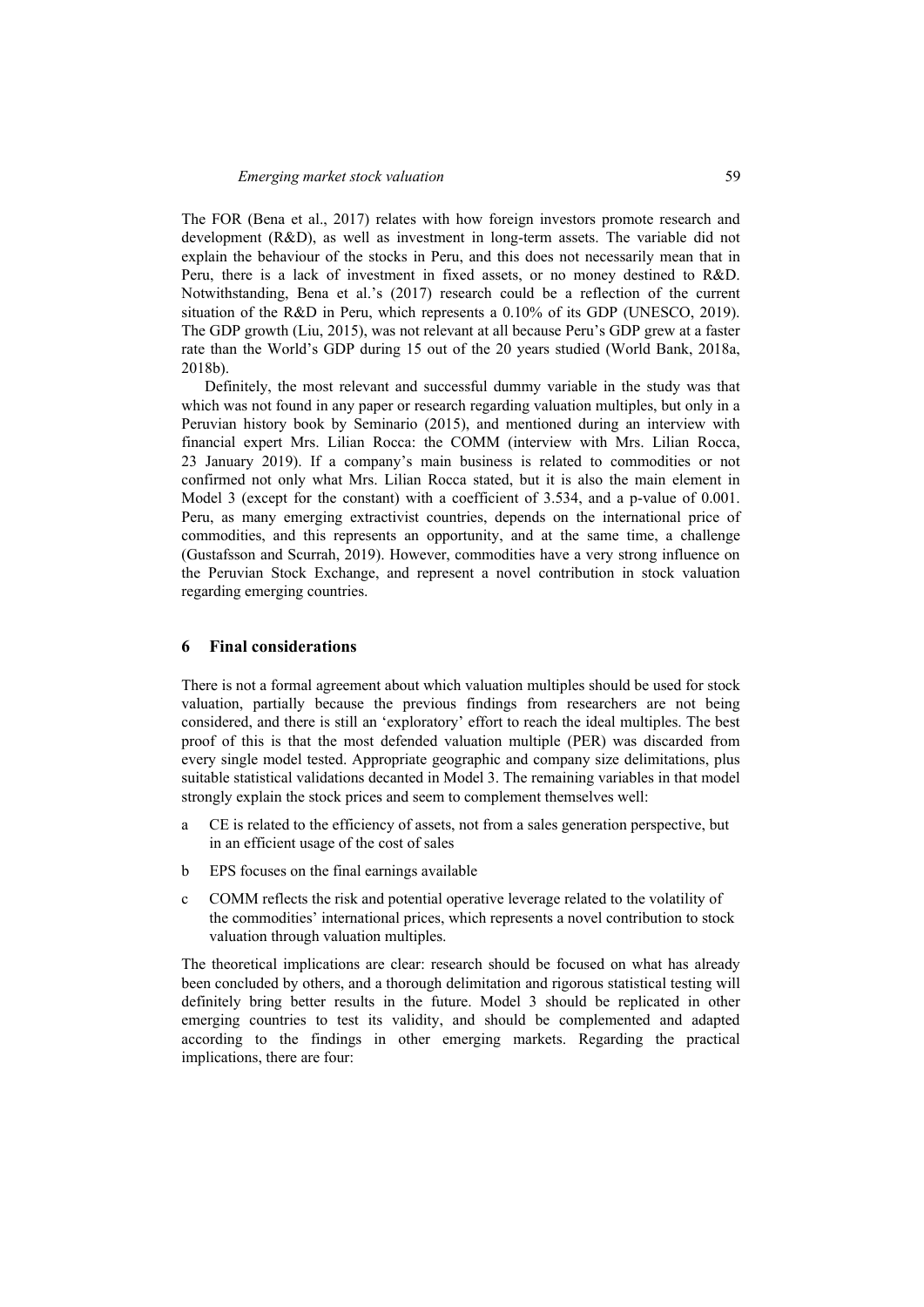- a The CE variable should invite managers and decision-makers to focus more on their cost structure, and not necessarily on sales, since sales not only do not appear in the model, but were discarded by several authors in the literature as valid valuation multiples.
- b The EPS shows, in combination with the discarded DIV, that even if those earnings are not paid as dividends, the profit-generating potential seems to be more appreciated by investors than the dividend payment itself and considered enough evidence of value creation for investors, which should also be noticed by managers, mostly for its financing implications regarding profit reinvestment.
- c The COMM variable should not make decision-makers take their businesses to be commodity-related, but it should serve as an opportunity identifier.
- d Investment analysts and particular investors should use Model 3 for quick valuations in emerging countries.

It is recommended that Model 3 be considered for valuations in extractivist emerging countries, and that the model be updated throughout time in order to reflect the different market instances. New findings should complement the model, considering that two variables with strong p-values were discarded for reasons that could not apply in other emerging markets: the EV/Assets was discarded for homoscedasticity, and the EBITDA/Share was discarded for high multicollinearity with the EPS. There is also an opportunity to study the CE under the DuPont analysis, against the ATR. Finally, there seems to be a relation between the PBV and the DIV. Therefore, the retained earnings (as a component of equity) should be studied against the dividend payment to see which one has more influence on stock valuation.

### **Disclaimer**

This research did not receive any specific grant from funding agencies in the public, commercial, or not-for-profit sectors.

### **References**

- Agar, C. (2005) *Capital Investment and Financing: A Practical Guide to Financial Evaluation*, Elsevier, Oxford, UK, ISBN: 978-0-7506-6532-2.
- Alford, A.W. (1992) 'The effect of the set of comparable firms on the accuracy of the price-earnings valuation method', *Journal of Accounting Research*, Vol. 30, No. 1, pp.94–108 [online] http://www.jstor.org/stable/2491093 (accessed 15 July 2018).
- Altman, E. (1968) 'Financial ratios, discriminant analysis and the prediction of corporate bankruptcy', *The Journal of Finance*, Vol. 23, pp.589–609, DOI [online] https://doi.org/ 10.1111/j.1540-6261.1968.tb00843.x.
- Bagna, E. and Ramusino, E.C. (2017) 'Market multiples and the valuation of cyclical companies', *International Business Research*, Vol. 10, No. 12, pp.246–266, DOI [online] https://doi.org/ 10.5539/ibr.v10n12p246.
- Ball, R., Gerakos, J., Linnainmaa, J.T. and Nikolaev, V. (2019) 'Earnings, retained earnings, and book-to-market in the cross section of expected returns', *Journal of Financial Economics*, Vol. 2019, pp.1–64, DOI [online] https://doi.org/10.1016/j.jfineco.2019.05.013.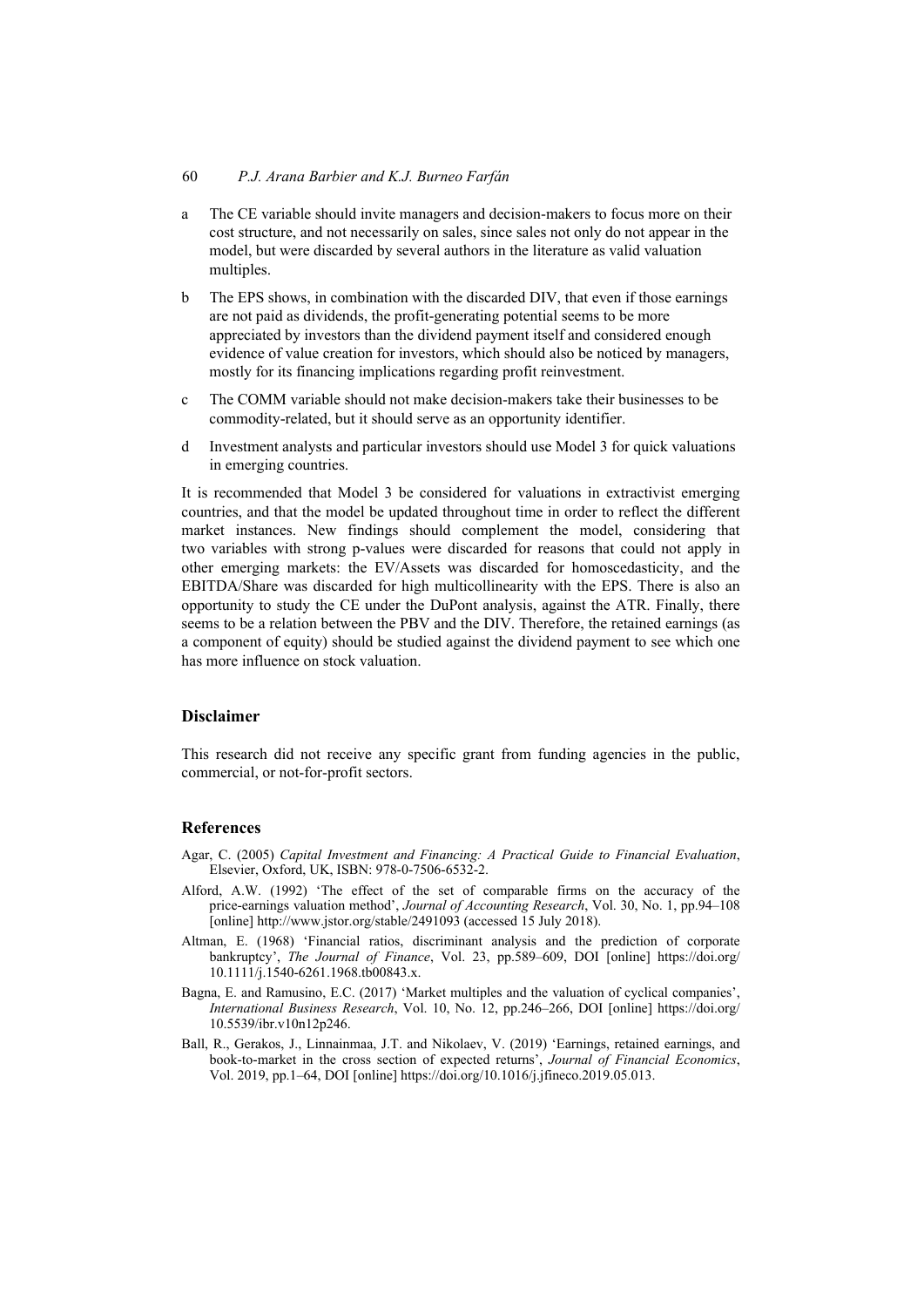- Beisland, L.A. (2014) 'Equity valuation in practice: the influence of net financial expenses', *Accounting Forum*, Vol. 38, No. 2014, pp.122–131, DOI [online] https://doi.org/10.1016/ j.accfor.2013.04.008.
- Bena, J., Ferreira, M.A., Matos, P. and Pedro, P. (2017) 'Are foreign investors locusts? The long-term effects of foreign institutional ownership', *Journal of Financial Economics*, Vol. 126, No. 1, pp.122–146, DOI [online] https://doi.org/10.1016/j.jfineco.2017.07.005.
- Bernström, S. (2014) *Valuation: The Market Approach*, Wiley Finance Series, West Sussex, UK, ISBN: 978-1-1189-0392-6.
- Bliese, P.D., Schepker, D.J., Essman, S.M. and Ployhart, R.E. (2020) 'Bridging methodological divides between macro-and microresearch: endogeneity and methods for panel data', *Journal of Management*, Vol. 46, No. 1, pp.70–99, DOI [online] https://doi.org/10.1177/ 0149206319868016.
- Boatsman, J.R. and Baskin, E.F. (1981) 'Asset valuation with incomplete markets', *The Accounting Review*, Vol. 56, No. 1, pp.38–53, DOI [online] https://doi.org/10.1080/00014788.1975. 9728650.
- Bolsa de Valores de Lima (2018) *Metodología para el cálculo del índice de liquidez de los valores de renta variable listados en la BVL* [online] https://www.bvl.com.pe/estadist/IndLiq.html (accessed 26 September 2018).
- Brown, G.W. and Cliff, M.T. (2004) 'Investor sentiment and the near-term stock market', *Journal of Empirical Finance*, Vol. 11, No. 2004, pp.1–27, DOI [online] https://doi.org/10.1016/ j.jempfin.2002.12.001.
- Bruner, R.F., Conroy, R.M., Estrada, J., Kritzman, M. and Li, W. (2002) 'Introduction to valuation in emerging markets', *Emerging Markets Review*, Vol. 3, No. 4, pp.310–324, DOI [online] https://doi.org/10.1016/S1566-0141(02)00039-0.
- Calomiris, C.W. and Nissim, D. (2014) 'Crisis-related shifts in the market valuation of banking activities', *Journal of Financial Intermediation*, Vol. 23, No. 3, pp.400–435, DOI [online] https://doi.org/10.1016/j.jfi.2014.05.002.
- Cea, M.A. (2002) *Análisis multivariable: Teoría y práctica en la investigación social*, Editorial Síntesis, Madrid, Spain, ISBN: 978-8-4773-8943-9.
- Cheng, C. and McNamara, R. (2000) 'The valuation accuracy of the price-earnings and price-book benchmark valuation methods', *Review of Quantitative Finance and Accounting*, Vol. 15, No. 4, pp.349–370, DOI [online] https://doi.org/10.1023/a:1012050524545.
- Choi, J.H., Choi, S., Myers, L.A. and Ziebart, D. (2019) 'Financial statement comparability and the informativeness of stock prices about future earnings', *Contemporary Accounting Research*, Vol. 36, No. 1, pp.389–417, DOI [online] http://doi.org/10.1111/1911-3846.12442.
- Chow, G.C. (1960) 'Tests of equality between sets of coefficients in two linear regressions', *Econometrica*, Vol. 28, No. 3, pp.591–605 [online] https://www.jstor.org/stable/1910133 (accessed 9 May 2019).
- Chullen, A., Kaltenbrunner, H. and Schwetzler, B. (2015) 'Does consistency improve accuracy in multiple-based valuation?', *Journal of Business Economics*, Vol. 85, No. 6, pp.635–662, DOI [online] https://doi.org/10.1007/s11573-015-0768-2.
- Clout, V.J. and Willett, R.J. (2016) 'Earnings in firm valuation and their value relevance', *Journal of Contemporary Accounting & Economics*, Vol. 12, No. 3, pp.223–240, DOI [online] https://doi.org/10.1016/j.jcae.2016.09.005.
- Congreso de la República del Perú (2013) *Law 30056. Ley que modifica diversas leyes para facilitar la inversión, impulsar el desarrollo productivo y el crecimiento empresarial* [online] https://www.proinversion.gob.pe/RepositorioAPS/0/0/arc/ML\_GRAL\_INVERSION\_LEY\_30 056/Ley%20N%2030056.pdf (accessed 18 September 2018).
- Damodaran, A. (2005) 'Valuation approaches and metrics: a survey of the theory and evidence', *Foundations & Trends in Finance*, Vol. 1, No. 8, pp.693–784, DOI [online] https://doi.org/ 10.1561/0500000013.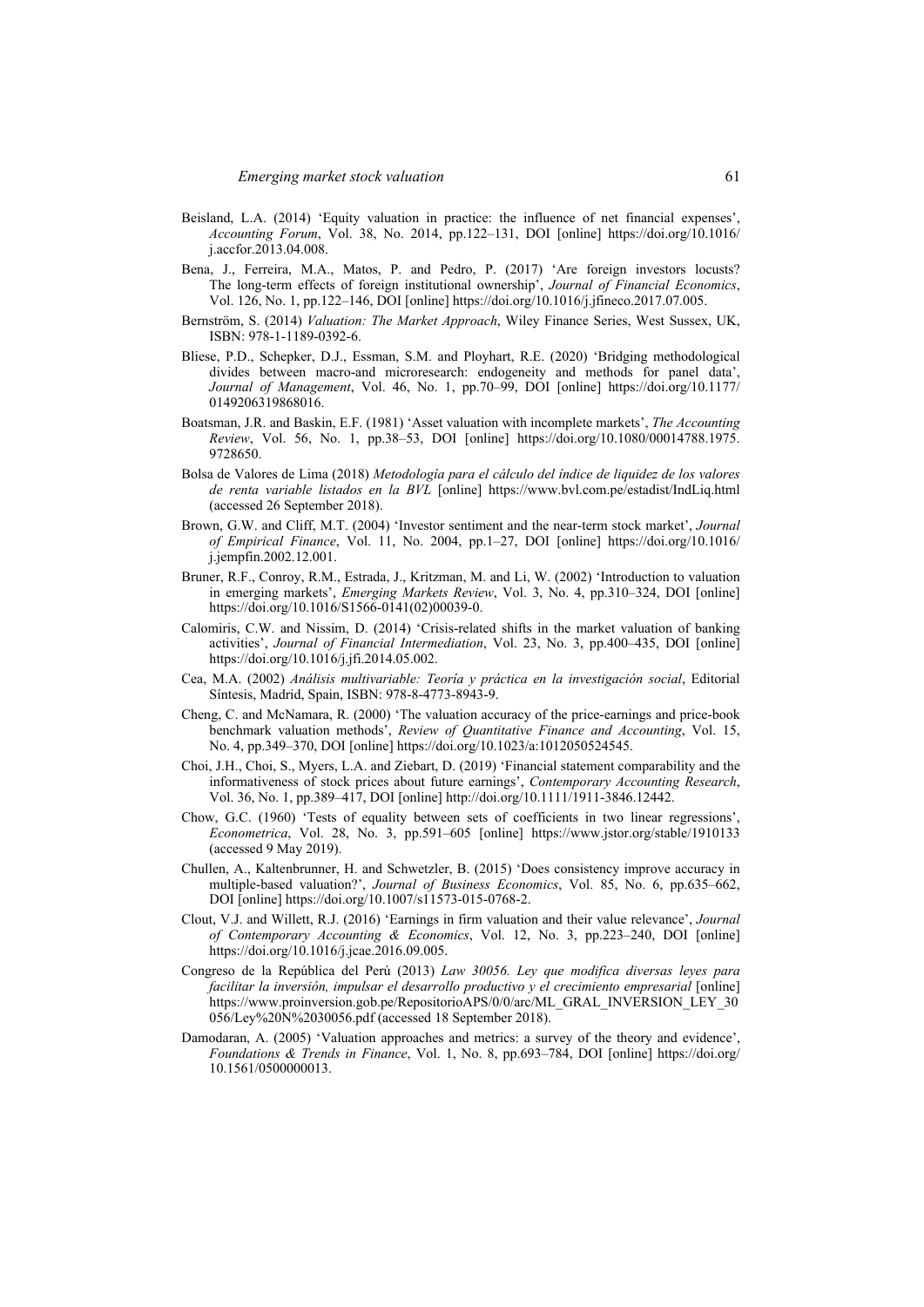- Damodaran, A. (2006) *Damodaran on Valuation: Security Analysis for Investment and Corporate Finance*, 2nd ed., John Wiley & Sons, Hoboken, NJ, ISBN: 978-0-4717-5121-2.
- Damodaran, A. (2012) *Investment Valuation: Tools and Techniques for Determining the Value of Any Asset*, 3rd ed., John Wiley & Sons, Hoboken, NJ, ISBN: 978-1-1180-1152-2.
- Damodaran, A. (2013) 'Valuing financial service firms', *The Journal of Financial Perspectives*, Vol. 1, No. 1, pp.1–34 [online] https://EconPapers.repec.org/RePEc:ris:jofipe:0001 (accessed 10 October 2018).
- DeAngelo, H. and DeAngelo, L. (2006) 'The irrelevance of the MM dividend irrelevance theorem', *Journal of Financial Economics*, Vol. 79, No. 2, pp.293–315, DOI [online] https://doi.org/ 10.1016/j.jfineco.2005.03.003.
- Fama, E. (1965) 'The behavior of stock-market prices', *The Journal of Business*, Vol. 38, No. 1, pp.34–105 [online] https://www.jstor.org/stable/2350752 (accessed 5 November 2018).
- Farinha, J., Mateus, C. and Soares, N. (2018) 'Cash holdings and earnings quality: evidence from the main and alternative UK markets', *International Review of Financial Analysis*, Vol. 56, pp.238–252, DOI [online] https://doi.org/10.1016/j.irfa.2018.01.012.
- Fernández, P. (2002) *Valuation Methods and Shareholder Value Creation*, Academic Press, San Diego, CA, ISBN: 978-0-1225-3841-4.
- Festel, G., Wuermseher, M. and Cattaneo, G. (2013) 'Valuation of early stage high-tech start-up companies', *International Journal of Business*, Vol. 18, No. 3, pp.216–231 [online] https://search.proquest.com/docview/1437954347?accountid=28391 (accessed 12 October 2018).
- Giannini, R., Irvine, P. and Shu, T. (2019) 'The convergence and divergence of investors' opinions around earnings news: evidence from a social network', *Journal of Financial Markets*, Vol. 42, pp.94–120, DOI [online] https://doi.org/10.1016/j.finmar.2018.12.003.
- Gill, S. (2003) 'Price-earnings ratio revisited', *Finance India*, Vol. 17, No. 3, pp.937–951 [online] https://search.proquest.com/docview/224368568?accountid=28391 (accessed 12 October 2018).
- Goh, C., Rasli, A., Dziekonski, K. and Kahn, S. (2015) 'Market-based valuation multiples: evidence from agribusiness sector', *Social Sciences & Humanities*, Vol. 23, No. 1, pp.209–222, ISSN: 2231-8534.
- Greenberg, R.R., Johnson, G.L. and Ramesh, K. (1986) 'Earnings versus cash flow as a predictor of future cash flow measures', *Journal of Accounting, Auditing & Finance*, Vol. 1, No. 4, pp.266–277, DOI [online] https://doi.org/10.1177/0148558X8600100402.
- Gujarati, D.N. and Porter, D.C. (2009) *Econometría*, 5th ed., McGraw Hill, Mexico DF, ISBN: 978-6-0715-0294-0.
- Gupta, V. (2018) 'Predicting accuracy of valuation multiples using value drivers: evidence from Indian listed firms', *Theoretical Economics Letters*, Vol. 8, No. 5, pp.755–772, DOI [online] https://doi.org/10.4236/tel.2018.85052.
- Gustafsson, M. and Scurrah, M. (2019) 'Unpacking the extractivist state: the role of weak state agencies in promoting institutional change in Peru', *Extractive Industries and Society*, Vol. 6, No. 1, pp.206–214, DOI [online] https://doi.org/10.1016/j.exis.2018.08.007.
- Hair, J., Black, W., Babib, B. and Anderson, R. (2010) *Multivariate Data Analysis*, 7th ed., Pearson Education, Mexico City, Mexico, ISBN: 978-0-1381-3263-7.
- Imam, S., Chan, J. and Shah, S.A. (2013) 'Equity valuation models and target price accuracy in Europe: evidence from equity reports', *International Review of Financial Analysis*, Vol. 28, No. 1, pp.9–19, DOI [online] https://doi.org/10.1016/j.irfa.2013.02.008.
- Kaplan, S. and Ruback, R. (1995) 'The valuation of cash flow forecasts: an empirical analysis', *The Journal of Finance*, Vol. 4, No. 4, pp.1059–1093, DOI [online] https://doi.org/10.1111/ j.1540-6261.1995.tb04050.x.
- Kim, S., Park, S. and Suh, J. (2018) 'A J-shaped cross-sectional relation between dividends and firm value', *Journal of Corporate Finance*, Vol. 48, pp.857–877, DOI [online] https://doi.org/ 10.1016/j.jcorpfin.2016.09.010.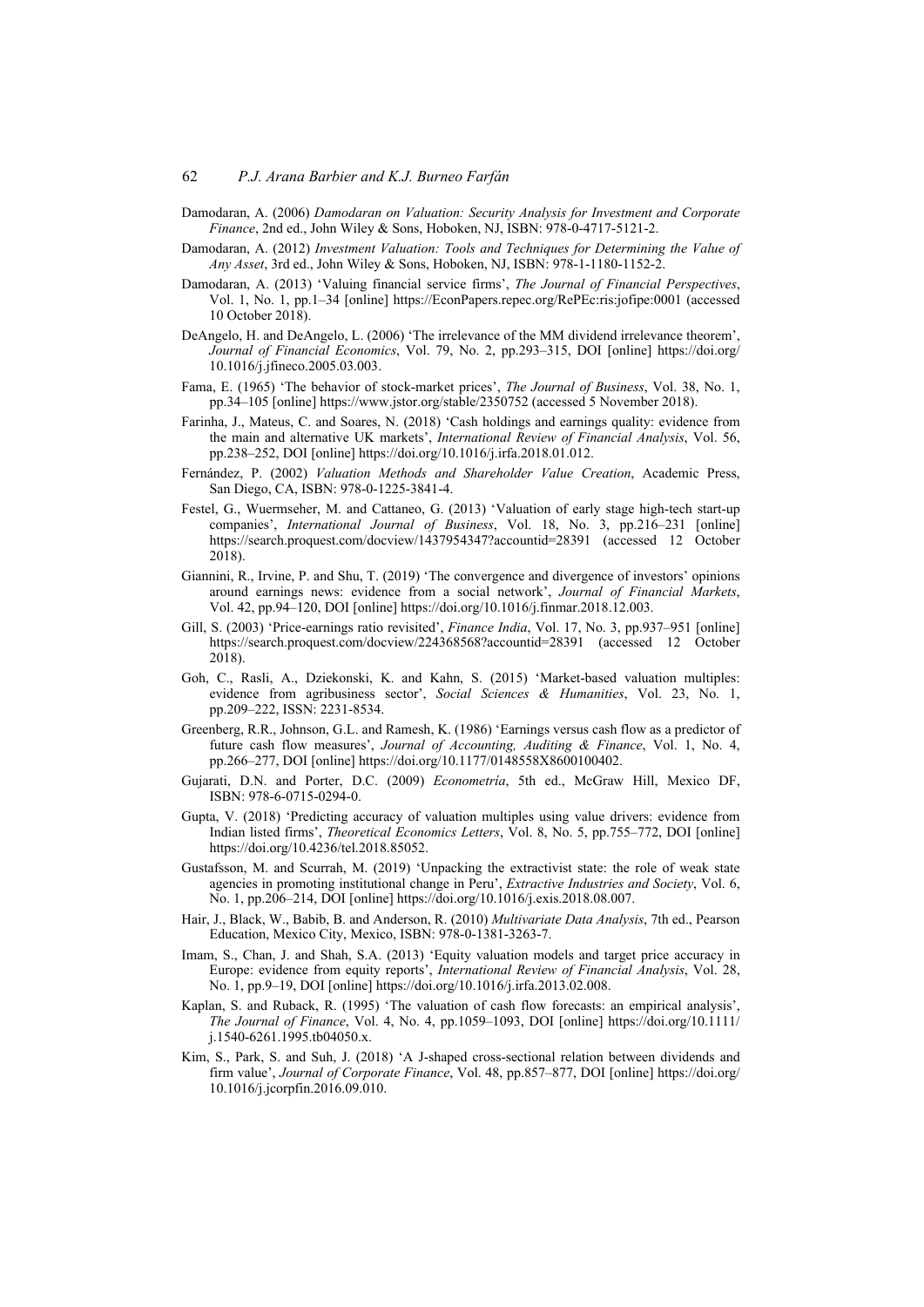- Klein, C. and Scheibel, M. (2012) 'The private company discount from a european perspective: an analysis based on the acquisition approach for comparable transactions of European target companies', *The Journal of Private Equity*, Vol. 16, No. 1, pp.74–82 [online] https://search. proquest.com/docview/1268715866?accountid=28391 (accessed 12 October 2018).
- Koller, T., Goedhart, M. and Wessels, D. (2010) *Valuation: Measuring and Managing the Value of Companies*, 4th ed., McKinsey & Company, John Wiley & Sons, Hoboken, NJ. ISBN: 978- 0471-70-221-4.
- Koubouros, M., Malliaropulos, D. and Panopoulou, E. (2009) 'Long-run cash flow and discount-rate risks in the cross-section of US returns', *The European Journal of Finance*, Vol. 16, No. 3, pp.227–244, DOI [online] https://doi.org/10.1080/13518470903102419.
- Krupasindhu, S. (2017) 'Economic value added and traditional accounting measures for shareholder's wealth creation', *Asian Journal of Accounting and Governance*, Vol. 8, pp.125–136, DOI [online] https://doi.org/10.17576/AJAG-2017-08-11.
- Kuncoro, H. (2017) 'Fiscal policy and stock market returns volatility: the case of Indonesia', *International Journal of Economic Policy in Emerging Economies*, Vol. 10, No. 2, pp.153–170, DOI [online] https://doi.org/10.1504/IJEPEE.2017.085286.
- Laing, G. and Dunbar, K. (2015) 'EVATM, EPS, ROA and ROE as measures of performance in Australian banks: a longitudinal study', *Journal of Applied Management Accounting Research*, Vol. 13, No. 1, pp.41–48 [online] https://search.proquest.com/docview/ 1694456692?accountid=28391 (accessed 12 October 2018).
- LeClair, M.S. (1990) 'Valuing the closely-held corporation: the validity and performance of established valuation procedures', *Accounting Horizons*, Vol. 4, No. 3, pp.31–42 [online] http://search.ebscohost.com/login.aspx?direct=true&db=bth&AN=9604010084&site= ehost-live&scope=site (accessed 15 July 2018).
- Lee, C. and Zumwalt, J. (1981) 'Association between alternative accounting profitability measures and security returns', *Journal of Financial and Quantitative Analysis*, Vol. 16, pp.1–22, DOI [online] https://doi.org/10.2307/2330667.
- Lee, C.F. and Junkus, J.C. (1983) 'Financial analysis and planning: an overview', *Journal of Economics and Business*, Vol. 35, Nos. 3–4, pp.259–283, DOI [online] https://doi.org/10. 1016/0148-6195(83)90012-7.
- Lie, E. and Lie, H.J. (2002) 'Multiples used to estimate corporate value', *Financial Analysts Journal*, Vol. 58, No. 2, pp.44–54, DOI [online] https://doi.org/10.2469/faj.v58.n2.2522.
- Liu, J., Nissim, D. and Thomas, J. (2002) 'Equity valuation using multiples', *Journal of Accounting Research*, Vol. 40, No. 1, pp.135–172, DOI [online] https://doi.org/10.1111/j.l475-679X. 2011.00398.x.
- Liu, S. (2015) 'Investor sentiment and stock market liquidity', *Journal of Behavioral Finance*, Vol. 16, No. 1, pp.51–67, DOI [online] https://doi.org/10.1080/15427560.2015.1000334.
- Maditinos, D.I., Šević, Ž. and Theriou, N. (2009) 'Performance measures: traditional accounting measures vs. modern value-based measures. The case of earnings and EVA® in the Athens Stock Exchange (ASE)', *International Journal of Economic Policy in Emerging Economies*, Vol. 2, No. 4, pp.323–334, DOI [online] https://doi.org/10.1504/IJEPEE.2009.030935.
- Massari, M., Gianfrate, G. and Zanetti, L. (2014) *The Valuation of Financial Companies*, John Wiley & Sons, West Sussex, UK, ISBN: 978-1-1186-1733-5.
- Mate, M. and Occhino, P. (2020) 'A proposal to estimate the valuation of small and medium size companies using geographically comparable information', *Small Business International Review*, Vol. 4, No. 1, pp.34–51, DOI [online] https://doi.org/10.26784/sbir.v4i1.229.
- Nel, W.S., Bruwer, W. and Le Roux, N.J. (2014) 'An emerging market perspective on key value drivers in the valuation of cross-borders transactions into South Africa', *Economics, Management, and Financial Markets*, Vol. 9, No. 4, pp.92–111 [online] https://search. proquest.com/docview/1650863392?accountid=28391 (accessed 15 July 2018).
- Nissim, D. (2013) 'Relative valuation of U.S. insurance companies', *Review of Accounting Studies*, Vol. 18, No. 2, pp.324–359, DOI [online] https://doi.org/10.1007/s11142-012-9213-8.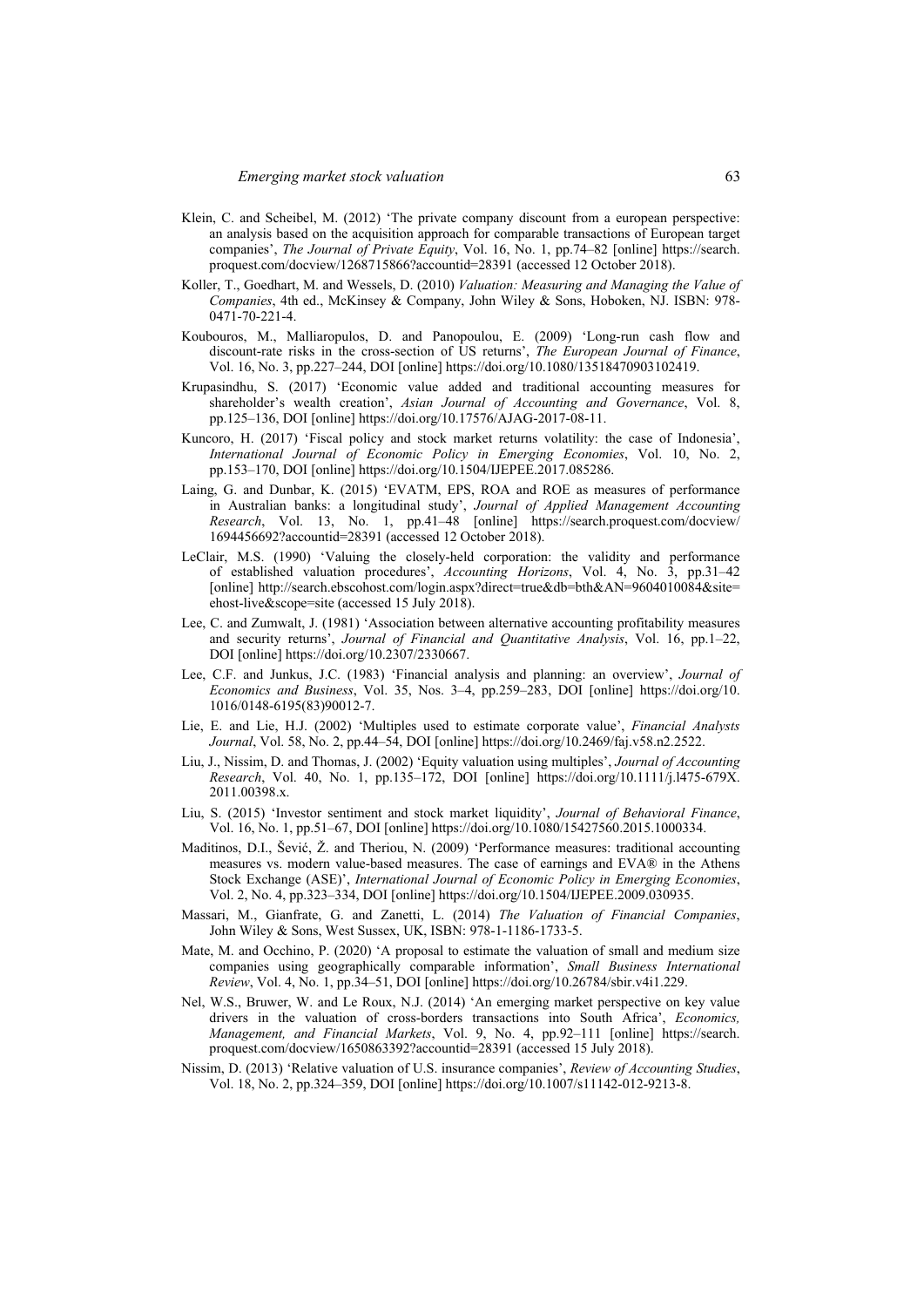- Omran, M.F. (2003) 'Equity valuation using multiples in the emerging market of the United Arab Emirates', *Review of Middle East Economics and Finance*, Vol. 1, No. 3, pp.267–283, DOI [online] https://doi.org/10.1080/1475368032000158250.
- Parra, A. (2013) 'Valoración De Empresas: Métodos De Valoración', *Contexto*, Vol. 2, pp.69–84 [online] http://revistas.ugca.edu.co/index.php/contexto/article/view/44 (accessed 15 July 2018).
- Pelcher, L. (2019) 'The role of dividend policy in share price volatility', *Journal of Economic and Financial Services*, Vol. 12, No. 1, pp.1–10, DOI [online] https://doi.org/10.4102/jef. v12i1.221.
- Piñero, P., Bruckner, M., Wieland, H., Pongrácz, E. and Giljum, S. (2019) 'The raw material basis of global value chains: allocating environmental responsibility based on value generation', *Economic Systems Research*, Vol. 31, No. 2, pp.206–227, DOI [online] https://doi.org/10. 1080/09535314.2018.1536038.
- Pinto, J.E., Robinson, T.R. and Stowe, J.D. (2019) 'Equity valuation: a survey of professional practice', *Review of Financial Economics*, Vol. 37, No. 2, pp.219–233, DOI [online] https://doi.org/10.1002/rfe.1040.
- Plenborg, T. (2002) 'Firm valuation: comparing the residual income and discounted cash flow approaches', *Scandinavian Journal of Management*, Vol. 18, No. 2002, pp.303–318, DOI [online] https://doi.org/10.1016/S0956-5221(01)00017-3.
- Plenborg, T. and Pimentel, R.C. (2016) 'Best practices in applying multiples for valuation purposes', *The Journal of Private Equity*, Vol. 19, No. 3, pp.55–64, DOI [online] https://doi.org/10.3905/jpe.2016.19.3.055.
- Rao, P., Kumar, S. and Madhavan, V. (2019) 'A study on factors driving capital structure decisions of small and medium enterprises (SMEs) in India', *IIMB Management Review*, Vol. 31, No. 1, pp.37–50, DOI [online] https://doi.org/10.1016/j.iimb.2018.08.010.
- Salmanov, O., Babina, N., Bashirova, S. and Samoshkina, M. (2015) 'Multiples for valuation estimates of companies in the technology sector of emerging markets', *Asian Social Science*, Vol. 11, No. 8, pp.253–263, DOI [online] https://doi.org/10.5539/ass.v11n8p253.
- Sehgal, S. and Pandey, A. (2010) 'Equity valuation using price multiples: evidence from India', *Asian Academy of Management Journal of Accounting and Finance*, Vol. 6, No. 1, pp.89–108 [online] https://EconPapers.repec.org/RePEc:usm:journl:aamjaf00601 89-108 (accessed 15 July 2018).
- Seminario, B. (2015) *El desarrollo de la economía peruana en la era moderna: precios, población, demanda y producción desde 1700*, Universidad del Pacífico, Lima, Peru, ISBN: 978-9-9725- 7332-3.
- Serra, R.G. and Fávero, L.P.L. (2017) 'Multiples' valuation: the selection of cross-border comparable firms', *Emerging Markets Finance and Trade*, Vol. 54, No. 9, pp.1973–1992, DOI [online] https://doi.org/10.1080/1540496X.2017.1336084.
- Stancu, I., Obrejabrasoveanu, L., Ciobanu A. and Stancu, A. (2017) 'Are company valuation models the same? A comparative analysis between the discounted cash flows (DCF), the adjusted net asset, value and price multiples, the market value added (MVA) and the residual income (RI) models', *Economic Computation & Economic Cybernetics Studies & Research*, Vol. 51, No. 3, pp.5–20 [online] http://search.ebscohost.com/login.aspx?direct=true&db=bth& AN=125873727&lang=es&site=eds-live&scope=site (accessed 15 July 2018).
- Sulistiawan, D. and Rudiawarni, F.A. (2019) 'Industrial competition and earnings quality in Indonesia', *International Journal of Economic Policy in Emerging Economies*, Vol. 12, No. 2, pp.121–129, DOI [online] https://doi.org/10.1504/IJEPEE.2019.099727.
- Suozzo, P., Cooper, S., Sutherland, G. and Deng, Z. (2001) *Valuation Multiples: A Primer*, UBS Warburg, London, UK [online] http://www.rgquintero.com/media/ 91f679831d8e9521ffff80e8ffffe906.pdf (accessed 15 July 2018).
- Tiwari, R. (2016) 'Intrinsic value estimates and its accuracy: Evidence from Indian manufacturing industry', *Future Business Journal*, Vol. 2, No. 2, pp.138–151, DOI [online] https://doi.org/ 10.1016/j.fbj.2016.10.001.